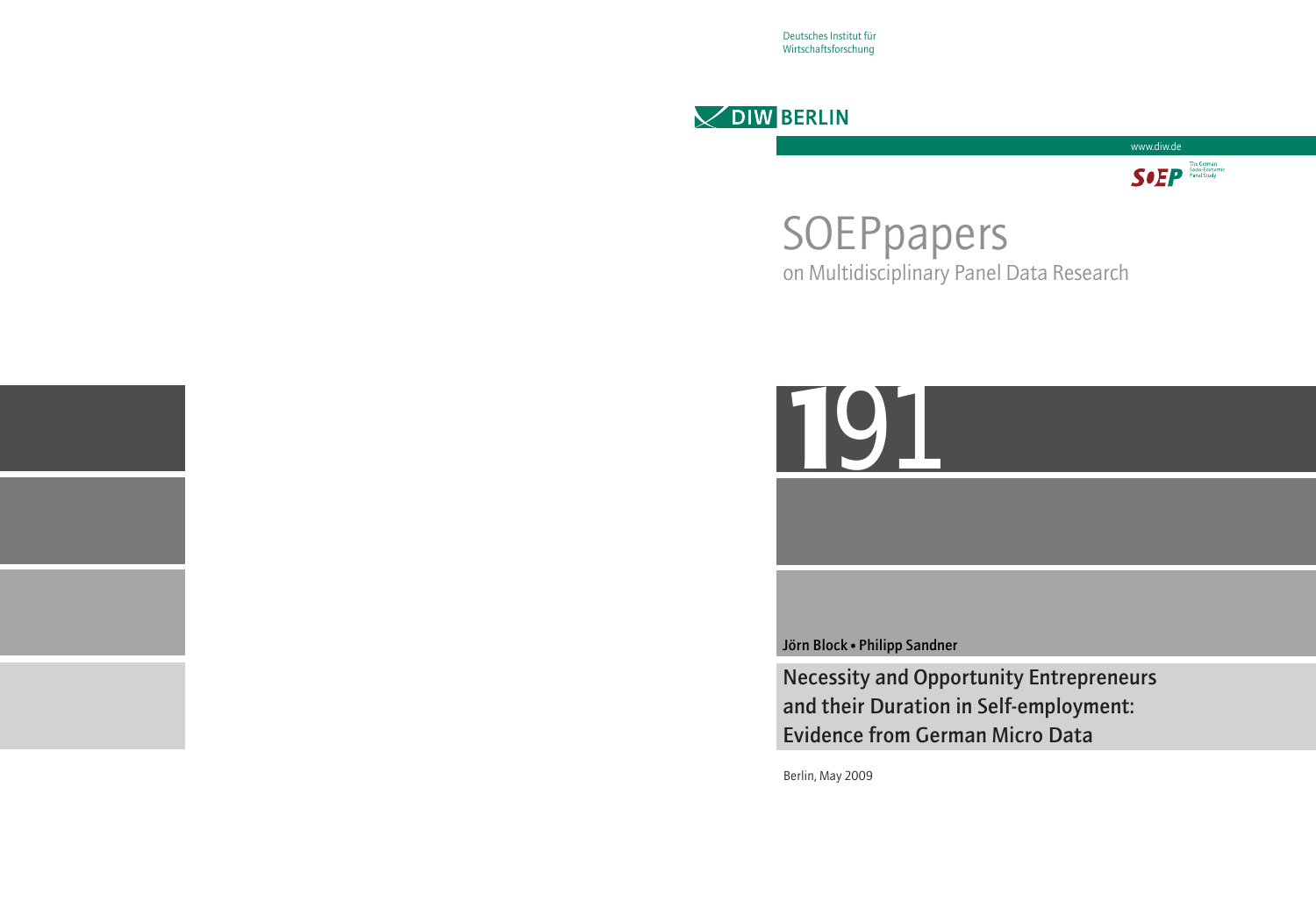# **SOEPpapers on Multidisciplinary Panel Data Research**

at DIW Berlin

This series presents research findings based either directly on data from the German Socio-Economic Panel Study (SOEP) or using SOEP data as part of an internationally comparable data set (e.g. CNEF, ECHP, LIS, LWS, CHER/PACO). SOEP is a truly multidisciplinary household panel study covering a wide range of social and behavioral sciences: economics, sociology, psychology, survey methodology, econometrics and applied statistics, educational science, political science, public health, behavioral genetics, demography, geography, and sport science.

The decision to publish a submission in SOEPpapers is made by a board of editors chosen by the DIW Berlin to represent the wide range of disciplines covered by SOEP. There is no external referee process and papers are either accepted or rejected without revision. Papers appear in this series as works in progress and may also appear elsewhere. They often represent preliminary studies and are circulated to encourage discussion. Citation of such a paper should account for its provisional character. A revised version may be requested from the author directly.

Any opinions expressed in this series are those of the author(s) and not those of DIW Berlin. Research disseminated by DIW Berlin may include views on public policy issues, but the institute itself takes no institutional policy positions.

The SOEPpapers are available at **http://www.diw.de/soeppapers** 

# **Editors:**

Georg **Meran** (Dean DIW Graduate Center) Gert G. **Wagner** (Social Sciences) Joachim R. **Frick** (Empirical Economics) Jürgen **Schupp** (Sociology)

Conchita **D'Ambrosio** (Public Economics) Christoph **Breuer** (Sport Science, DIW Research Professor) Anita I. **Drever** (Geography) Elke **Holst** (Gender Studies) Frieder R. **Lang** (Psychology, DIW Research Professor) Jörg-Peter **Schräpler** (Survey Methodology) C. Katharina **Spieß** (Educational Science) Martin **Spieß** (Survey Methodology, DIW Research Professor) Alan S. **Zuckerman** (Political Science, DIW Research Professor)

ISSN: 1864-6689 (online)

German Socio-Economic Panel Study (SOEP) DIW Berlin Mohrenstrasse 58 10117 Berlin, Germany

Contact: Uta Rahmann | urahmann@diw.de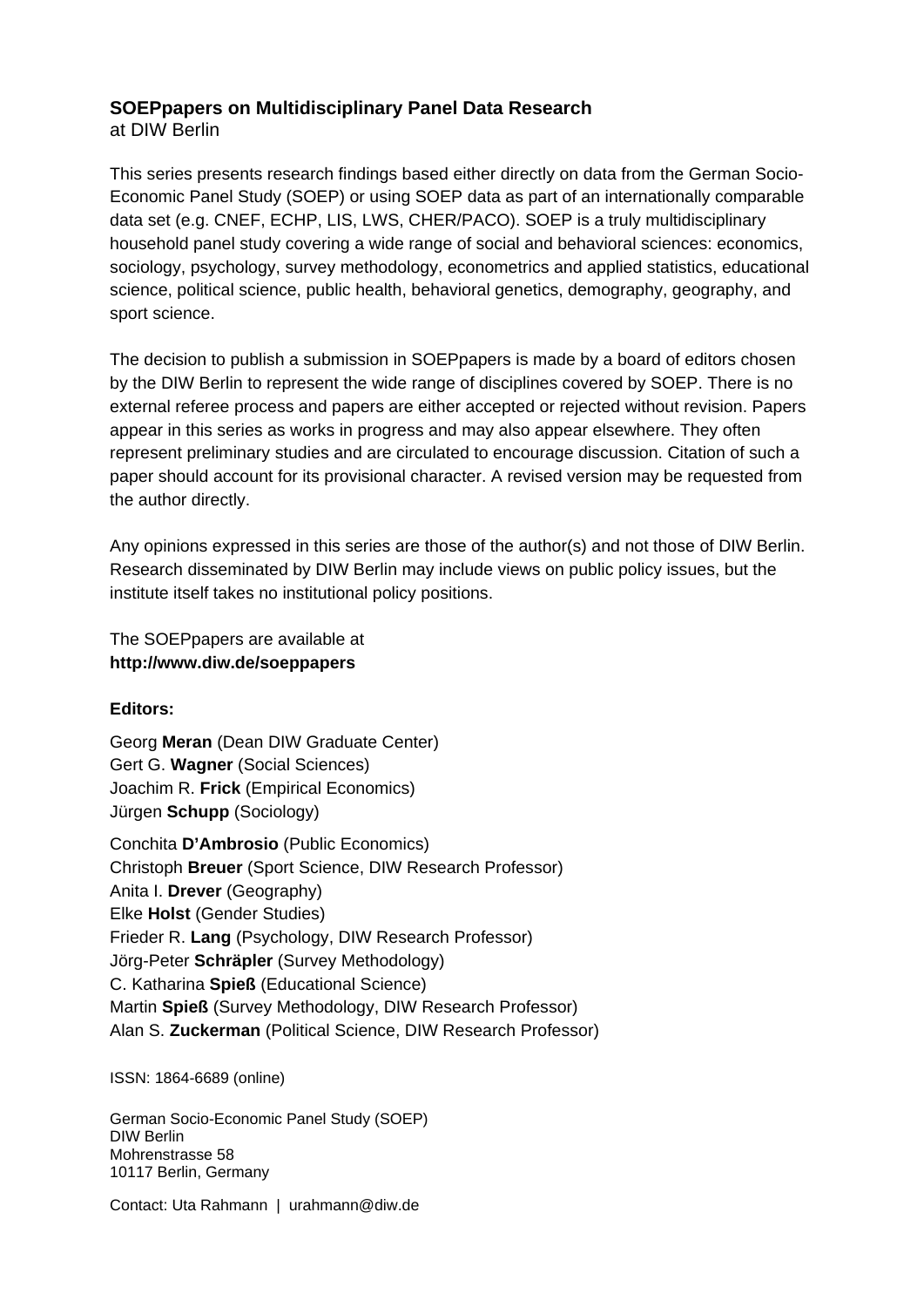# **Necessity and Opportunity Entrepreneurs and their Duration in Self-employment: Evidence from German Micro Data**

Jörn Block<sup>1</sup>, Philipp Sandner<sup>2</sup>\*

Working paper version of October 2006.

The final version is published in: *Journal of Industry, Competition and Trade* (2009), Vol. 9, Nr. 2, 117-337.

#### **Abstract**

Using data from the German Socio-Economic Panel Study (GSOEP), we analyze whether necessity entrepreneurs differ from opportunity entrepreneurs in terms of self-employment duration. Using univariate statistics, we find that opportunity entrepreneurs remain in selfemployment longer than necessity entrepreneurs. However, after controlling for the entrepreneurs' education in the professional area where they start their venture, this effect is no longer significant. We therefore conclude that the difference observed is not an original effect but rather is due to selection. We then go on to discuss the implications of our findings for entrepreneurship-policy making, and give suggestions to improve governmental start-up programs.

**Keywords:** Self-employment; Firm survival; Necessity entrepreneurs; Opportunity entrepre-

neurs; Hazard rates, GSOEP

**JEL classification:** J23; J24; M13; C41

<sup>&</sup>lt;sup>1</sup> Schöller Chair in Technology and Innovation Management, Technische Universität München, Arcisstr. 21, D-80333 Munich, Germany. Phone: +49-89-289 25746, email: block@wi.tum.de.

<sup>&</sup>lt;sup>2</sup> Institute for Innovation Research, Technology Management and Entrepreneurship, Munich School of Management, Kaulbachstraße 45, D-80539 Munich, Germany. Phone: +49-89-2180 5809, e-mail: psandner@bwl.unimuenchen.de.

<sup>\*</sup> We would like to thank Oliver Alexy, Hans-Jürgen Block, Dietmar Harhoff, George Saridakis, Nico Siegel, Andrew Smith, Julian Süß, Marcus Wagner, Marc Weiglein, Hagen Worch and the participants in the institute seminar at the Max-Planck-Institute of Economics Jena, the Schöller Chair in Technology and Innovation Management, the G-Forum 2006, and the workshop on "entrepreneurship, firm demography and industrial location" at WIFO for helpful comments and suggestions. All remaining errors are ours.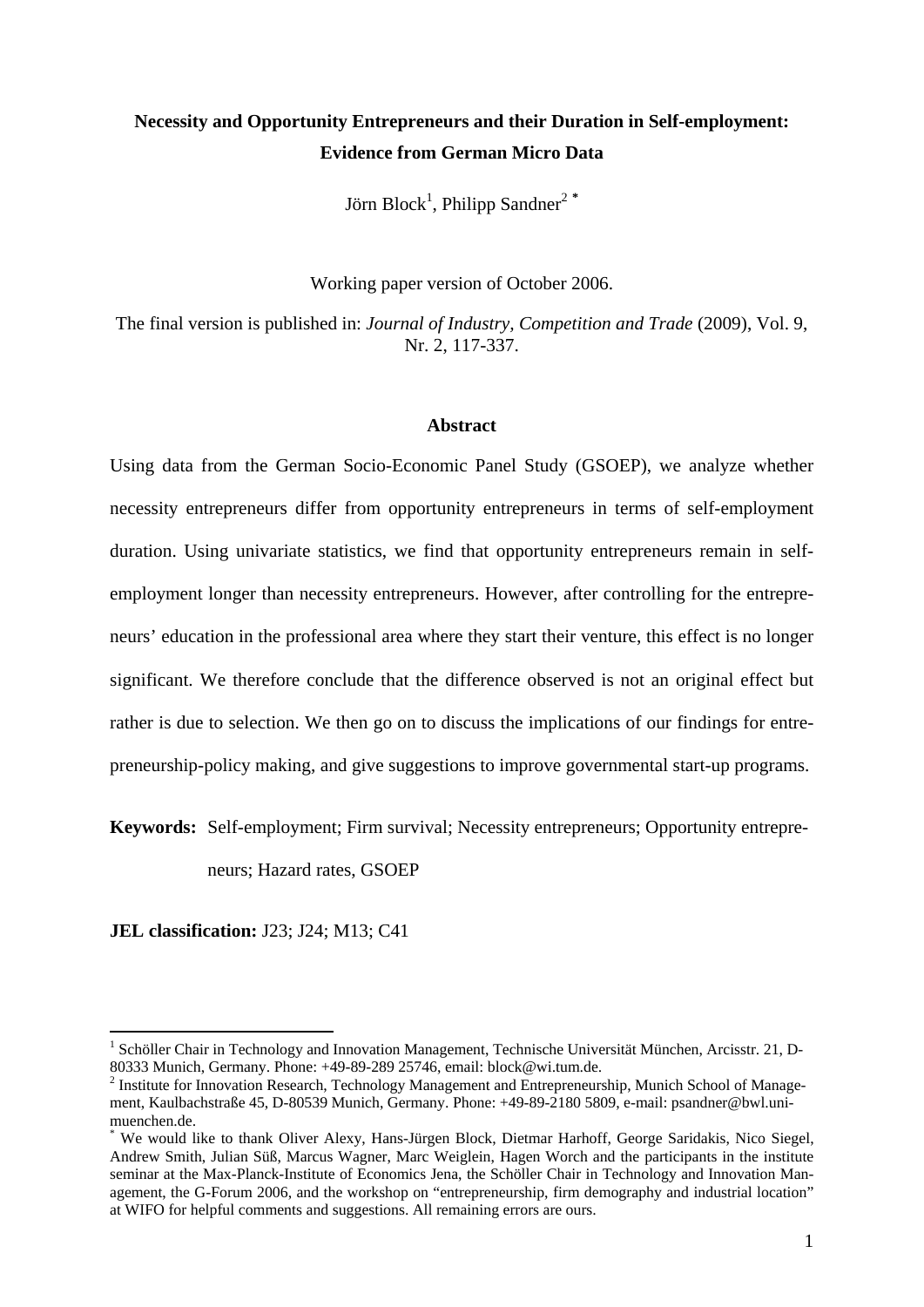# **Necessity and Opportunity Entrepreneurs and their Duration in Self-employment: Evidence from German Micro Data**

## **1. Introduction**

In many countries, economic policy aims to increase the number of new businesses, but this goal is problematic since many new businesses do not survive for very long. For example, in Germany, an industrialized country, only about 50% of newly established businesses survive longer than 5 years (Fritsch et al., 2006). From a policy perspective, it might therefore be interesting to know more about the determinants of the length of survival of newly established businesses. This is especially relevant given the fact that in many industrialized countries, the state actively promotes entrepreneurship as a way out of unemployment (for an overview, see Meager, 1996). In addition to providing insights from the policy perspective, this paper is also interesting from a financial investor's perspective. Financial investors, whether venture capitalists, banks or business angels, want to calculate the expected return on their investment, and business survival is an integral part of this calculation. Any new information about the determinants of business survival makes their calculation more accurate and helps to avoid systematic decision biases.

Apart from the general question about the determinants of business survival, this paper aims to provide new insights relating to the impact of necessity and opportunity entrepreneurship on business survival. Using German micro data, we analyze whether an individual who stepped into self-employment voluntarily (an opportunity entrepreneur) remains selfemployed substantially longer than an individual who started self-employment for necessity reasons (a necessity entrepreneur). This question is particularly relevant from a German policy perspective because necessity entrepreneurship has increased strongly over the last few years due to policy measures taken by the federal government (e.g., Bergmann and Sternberg, 2007; Wagner, 2005).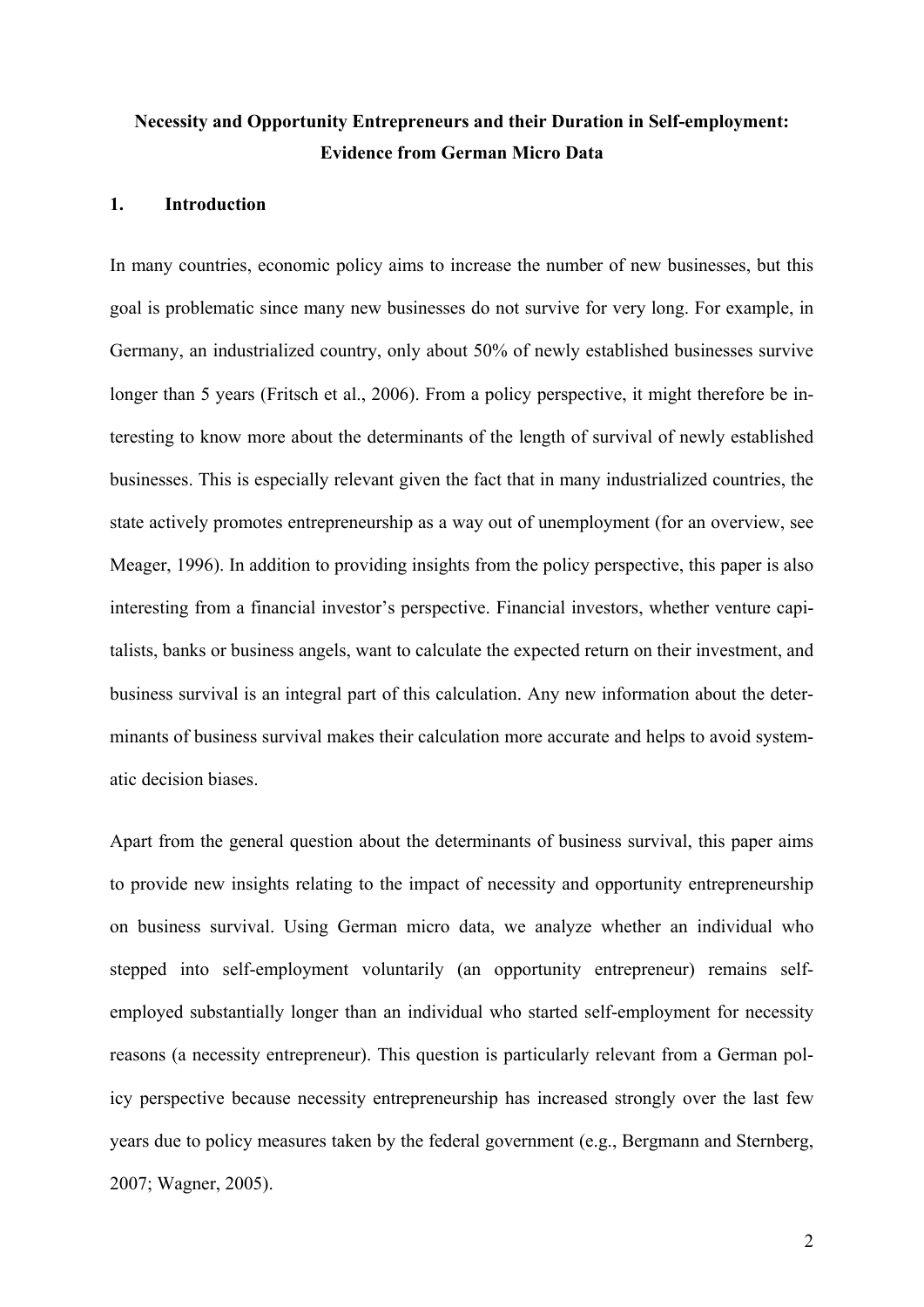To identify the determinants of duration in self-employment, we estimate several hazard rate models using a stepwise procedure. By employing a stepwise procedure, we aim to determine whether any observable differences between the two groups are due to selection. To further explore the validity of our results, we compare the characteristics of necessity and opportunity entrepreneurs using descriptive statistics and Probit regression models.

In line with our *ex-ante* beliefs, we find that opportunity entrepreneurs stay in selfemployment significantly longer than do necessity entrepreneurs. This effect, however, is due to selection, and is not an original effect. After controlling for whether the venture is started in a profession the entrepreneur has learnt, the hazard of leaving self-employment is no longer affected by the individual's status as a necessity entrepreneur. This result opens an interesting debate regarding the relative economic impacts of opportunity and necessity entrepreneurs. Necessity entrepreneurs are not necessarily less successful and therefore less desirable from an economic perspective, as has been suggested in some literature (e.g., Acs et al., 2005; Acs and Varga, 2005). Rather, the observation of differences between necessity and opportunity entrepreneurs is highly sensitive to the definition of success that is used. To some degree, our finding justifies governmental programs of start-up support that are designed for necessity entrepreneurs. The efficiency of these programs, however, can be further improved by including education and other variables in the decision of whether to support a given individual entrepreneur.

The remainder of this paper is organized into four sections. In Section 2, we discuss from a theoretical perspective the relative impacts of necessity and opportunity entrepreneurship on self-employment duration. Moreover, we provide a short literature review of the impact of other factors on staying in self-employment. Section 3 introduces the data, gives some descriptive statistics, and describes the econometric models that we use. The estimation results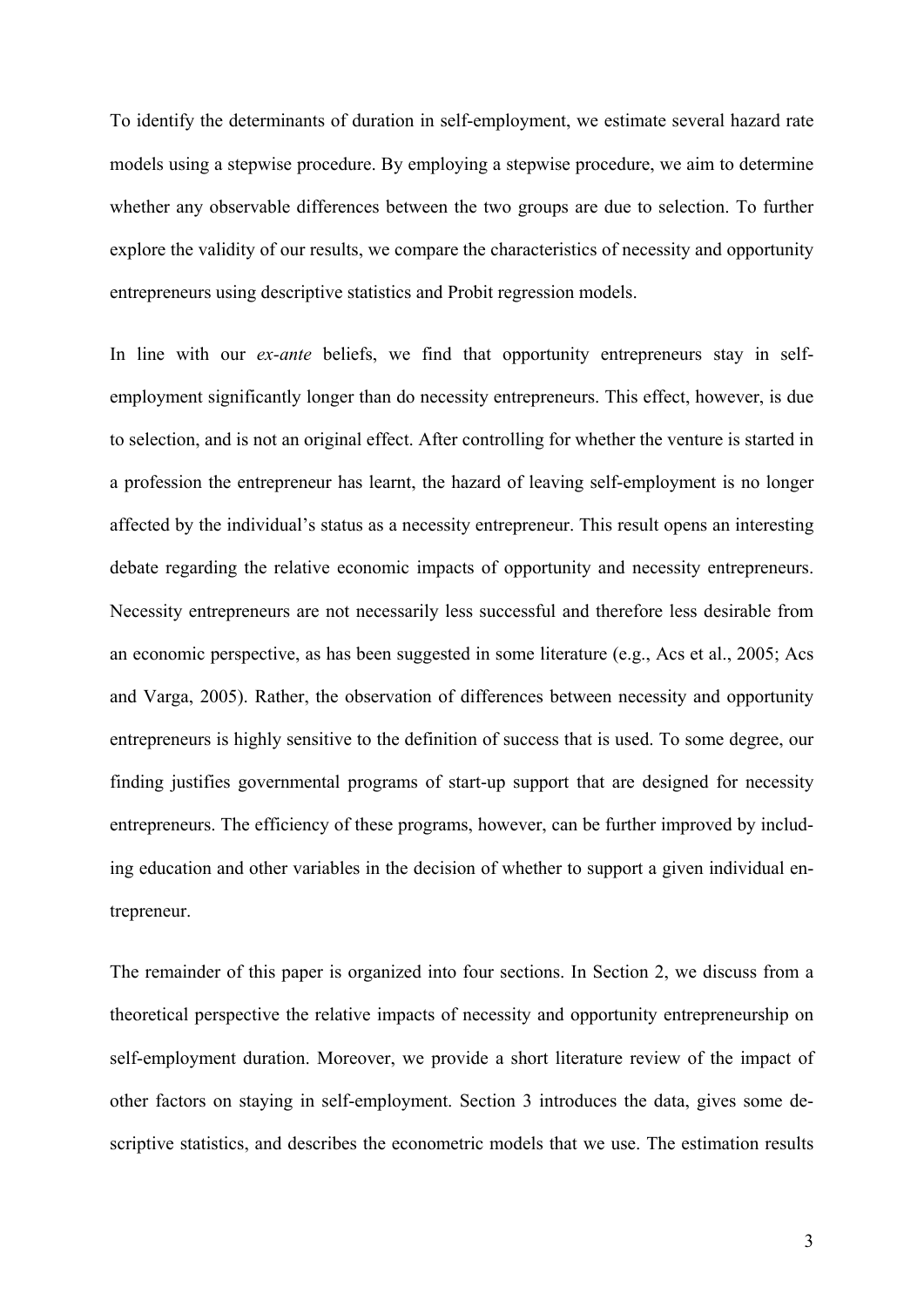are reported in Section 4. Finally, Section 5 discusses implications from a policy perspective and gives ideas for further research.

# **2. The Determinants of Survival in Self-employment**

# **2.1 Necessity versus Opportunity Entrepreneurship**

Since 2001, the Global Entrepreneurship Monitor (GEM) has discussed two different types of entrepreneurship: necessity entrepreneurship and opportunity entrepreneurship (e.g., Block and Wagner, 2007; Reynolds et al., 2002; Sternberg et al., 2006). The difference between the two types depends on the motivation of an entrepreneur to start her venture. Opportunity entrepreneurs are those who start their businesses in order to pursue an opportunity, while necessity entrepreneurship is more requirement-based (e.g., Reynolds et al., 2005). The reason these two types of entrepreneurs should differ regarding duration in self-employment is an open question from a theoretical point of view. We present arguments from human capital theory, which suggests that opportunity entrepreneurs should stay longer in self-employment than necessity entrepreneurs. We then argue that this is in fact an open question. A stronger, more monetary-driven motivation of necessity entrepreneurs can lead either to longer or shorter survival times than those of opportunity entrepreneurs. In the final paragraph, we discuss selection issues.

Our argument for the reason that opportunity entrepreneurs might stay longer in selfemployment than necessity entrepreneurs is rooted in human capital theory (e.g., Becker, 1962, 1964; Schultz, 1961). Human capital theory maintains that a higher stock of knowledge provides individuals with a higher cognitive ability, which then leads to more productive and efficient activity. Hence, individuals with more knowledge or with a stock of knowledge of higher quality are better at perceiving and exploiting entrepreneurial opportunities than are entrepreneurs with less human capital (Davidson and Honig, 2003; Shane, 2000). Human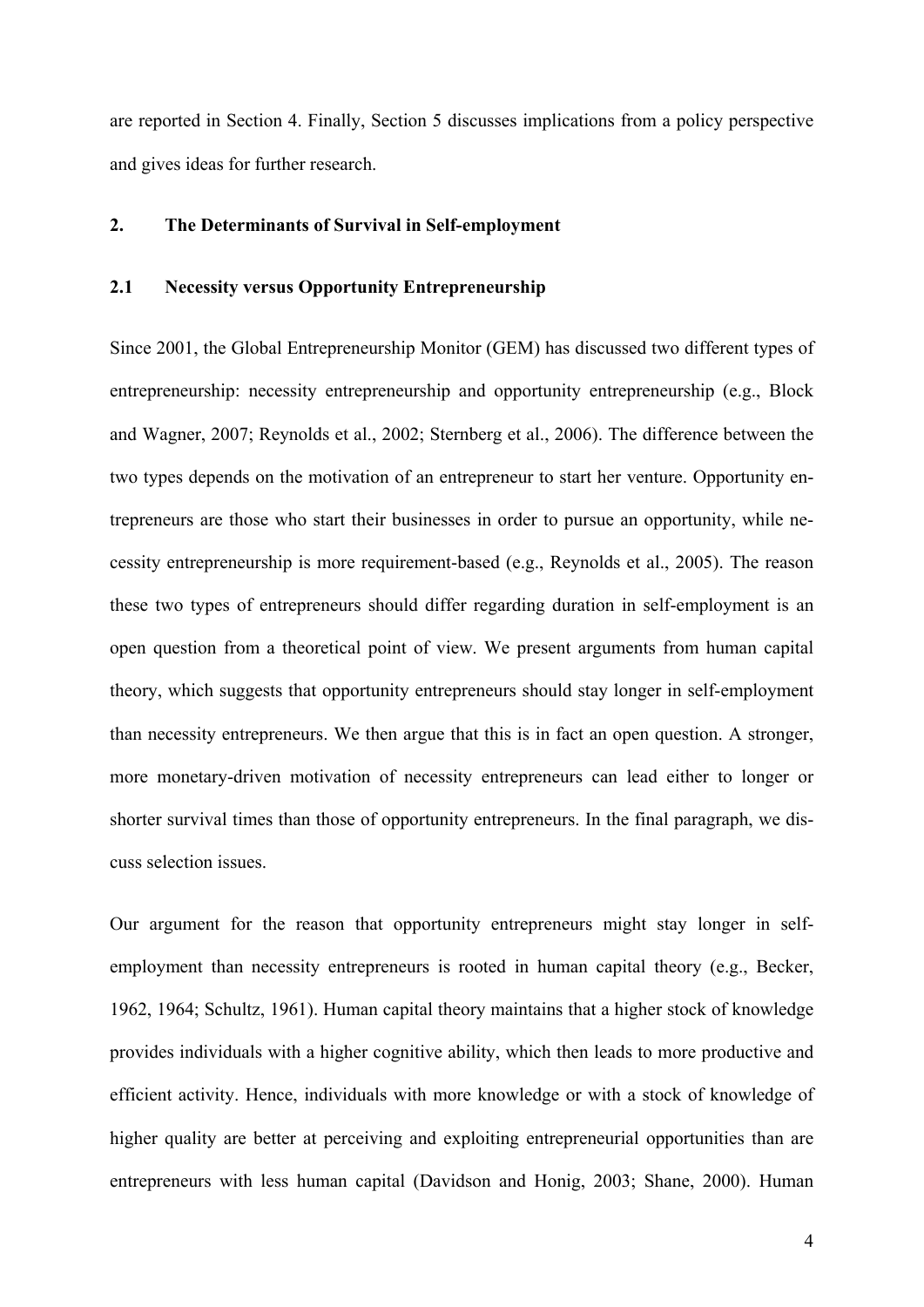capital, however, encompasses more than formal education; it also includes experience and practical learning (Becker, 1964; Davidson and Honig, 2003). Empirical studies have shown that labor market experience, management experience, and previous entrepreneurial experience all have a strong impact on entrepreneurial success (Gimeno et al., 1997; Robison and Sexton, 1994). We argue that opportunity entrepreneurs who start their venture voluntarily have more knowledge and/or knowledge of a higher quality than necessity entrepreneurs. Opportunity entrepreneurs are likely to have prepared more systematically for their entry into self-employment, and are likely to have invested more in the specific human capital necessary to succeed as a business owner. For example, it might be that they have planned their career in a way that allowed them to gain valuable industry experience. Further, they might have attended a business planning course before starting their venture. *Ceteris paribus*, the relative advantage of opportunity entrepreneurs in human capital endowment is an argument for a longer survival time relative to necessity entrepreneurs.

Extant literature suggests that non-monetary benefits play an important role in pursuing entrepreneurship. Given their qualifications, many entrepreneurs could earn more in a wageearning job (Hamilton, 2000). This finding is difficult to interpret within the labor economics theory of occupational choice (Becker, 1964; Siow, 1984). In fact, given that self-employment earnings are less certain than wages from paid employment, self-employed individuals should demand a risk premium and consequently earn more than paid employees (Kanbur, 1982). For many entrepreneurs, however, it seems to be that money is only part of what matters. They gain utility from greater autonomy, from broader skill utilization, and from the possibility of pursuing their own ideas (Benz, 2005; Benz and Frey, 2004; Hundley, 2001). There is empirical evidence that even after controlling for job and personal characteristics, self-employed individuals tend to be more satisfied with their jobs than paid employees (e.g., Blanchflower, 2000; Frey and Benz, 2003). Almost by definition, necessity entrepreneurs are unlikely to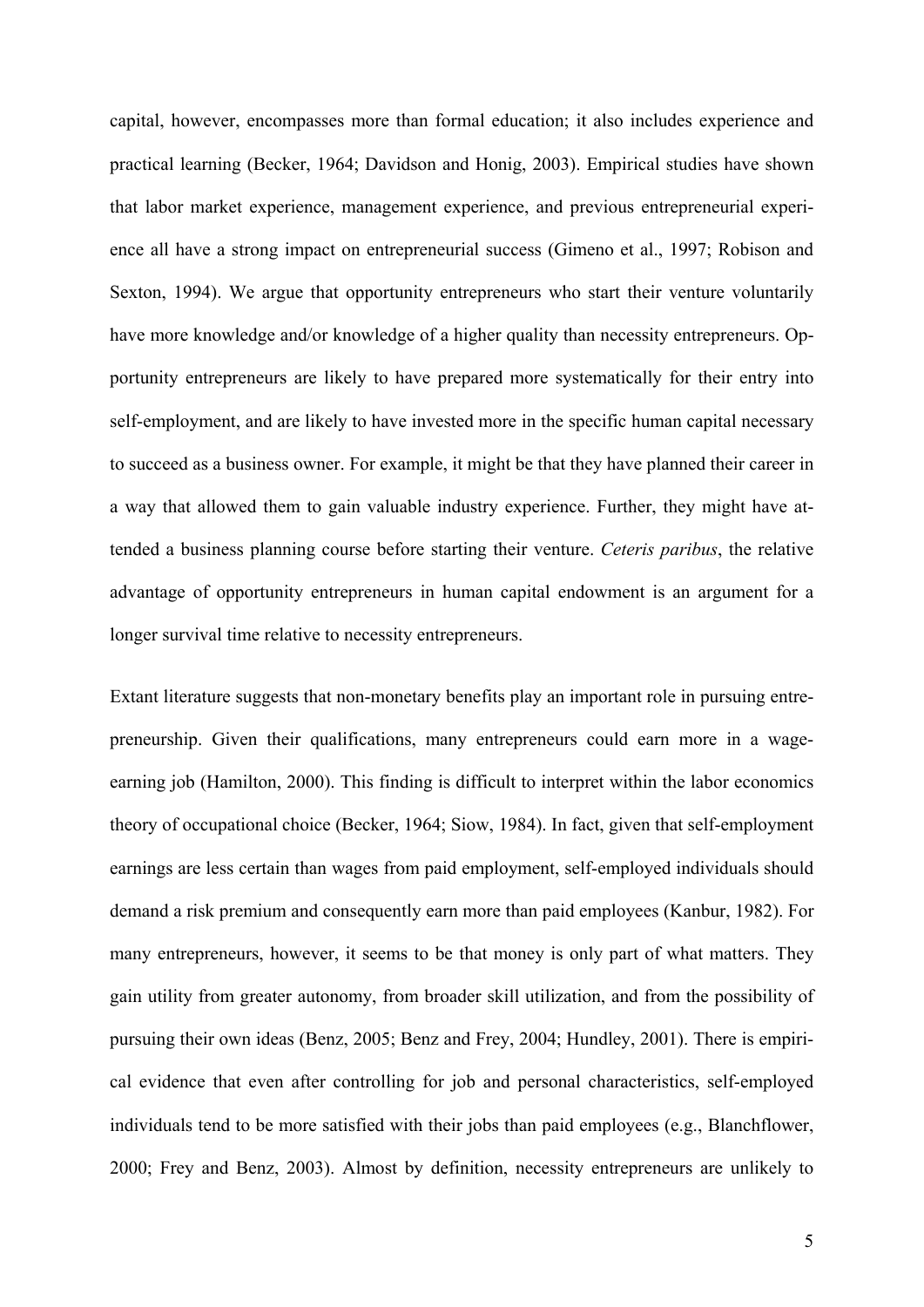have started their venture for non-monetary reasons. Consequently, non-monetary returns of entrepreneurship should have a greater impact on opportunity entrepreneurs than on necessity entrepreneurs. Whether this translates into a shorter or a longer survival time is an open question. On the one hand, stronger non-monetary returns enable entrepreneurs to cope better with problems such as economic downturns or customer dissatisfaction. On the other hand, once these non-monetary returns go away (e.g., the entrepreneur finds herself less independent than she had originally assumed), the entrepreneur might be more willing to quit her business and search for new opportunities either in a wage-earning job or as a serial entrepreneur.

Another line of argument is based on selection issues. This argument postulates that opportunity entrepreneurs have a higher level of education or a higher entrepreneurial skill set than do necessity entrepreneurs. According to this argument, opportunity entrepreneurs should stay longer in self-employment than necessity entrepreneurs. However, once the higher set of skills is controlled for, the difference between the two groups should go away. The problem with this analysis is that due to their rather generalist nature (Lazear, 2004; Wagner, 2003), entrepreneurial skills are difficult to measure. In this paper, we refrain from this generalist point of view and compare the two groups using only formal education (the variable *years of education*), and whether they have been educated in the professional area where they start their venture (the variable *educated in this profession*).

# **2.2. Other Determinants of Survival in Self-employment**

There are several other determinants that influence the success of an entrepreneur. In this subsection, we focus only on those determinants where *ex-ante* it is not clear whether they have a positive or negative effect on the probability of survival in self-employment; in this case, those determinants are education and financial endowment. For a more detailed and concise review of the literature, readers may consult van Praag (2003) or Schwarz et al. (2005). Table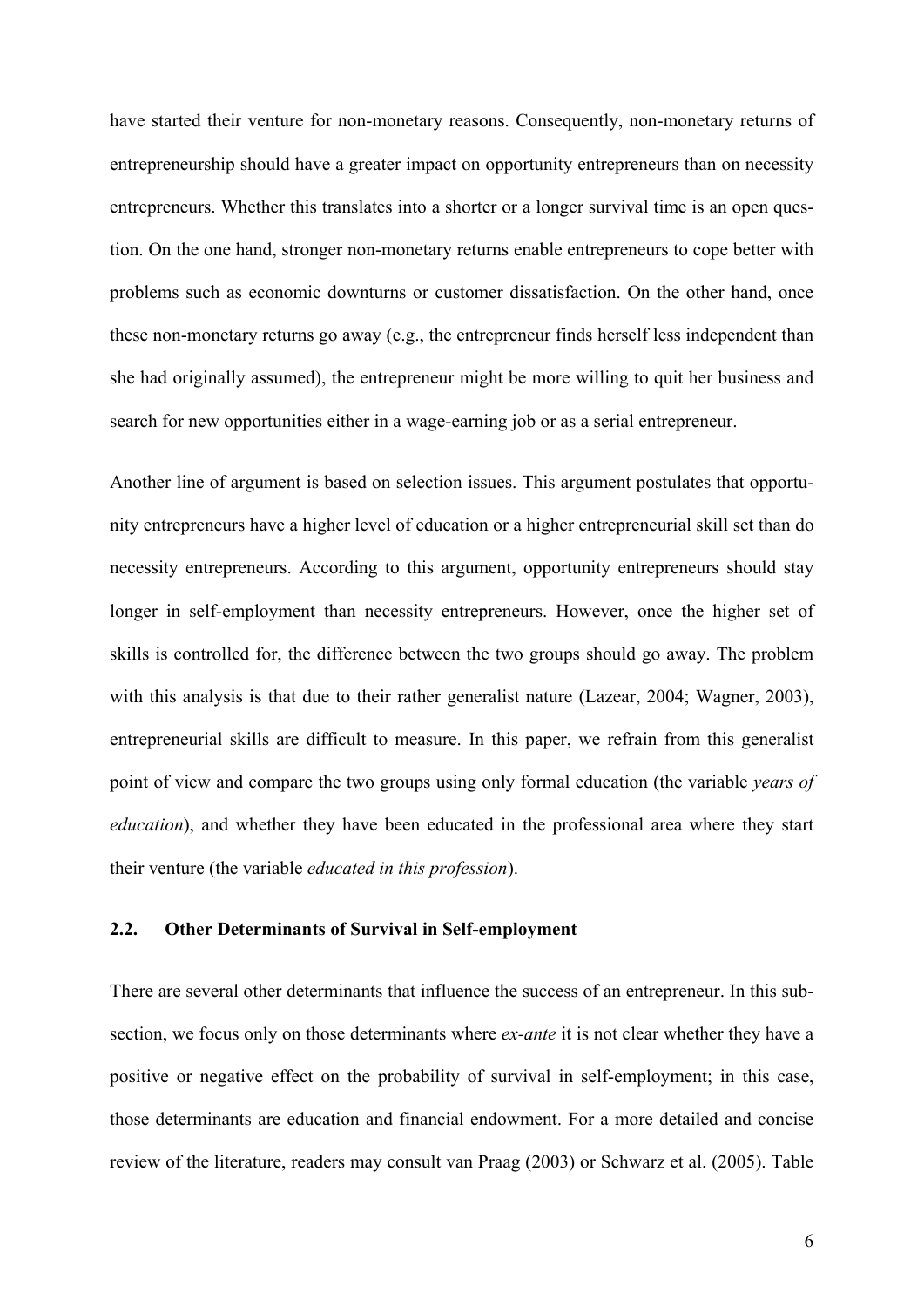A1 summarizes our prior knowledge about the impacts of the various other factors. The relevant empirical literature that supports our knowledge is also referenced in Table A1.

Education is found to have an impact on the success of the venture. Human capital theory suggests that the higher the level of education and the more closely the type of education matches with the requirements of entrepreneurship, the more successful the venture will be (Becker, 1962, 1964; Schultz, 1961). Further, the theory of absorptive capacity (Cohen and Levinthal, 1990) would suggest that the greater ability an entrepreneur has to recognize the value of external information and apply it to commercial ends, the more success she will have as an entrepreneur. To the degree that this ability is correlated with education, education should have a positive impact on the success of the venture. In the context of our research question, however, the impact of education on the probability of survival in self-employment is *ex ante* unclear. On the one hand, human capital theory and the theory of absorptive capacity both suggest a positive impact; the entrepreneur's probability of success (and, correspondingly, her probability of survival in self-employment) should increase with a higher level of human capital or a higher level of absorptive capacity. On the other hand, better educated business owners might have more interesting alternatives in paid employment than less educated entrepreneurs, which might shorten their stay in self-employment. Another argument for a negative impact of education on self-employment duration is an argument about signaling in the market for wage-earning jobs. Very determined entrepreneurs do not consider a regular wage-earning job as an alternative, and therefore they do not need a high level of formal education as a signaling device. They invest less time and/or less money in formal education, which would predict a negative impact of level of education on self-employment duration (for more on this argument, see Riley, 1979). In a nutshell, the effect of education on staying in self-employment remains unclear, as theoretical arguments exist for both a positive and a negative impact of education.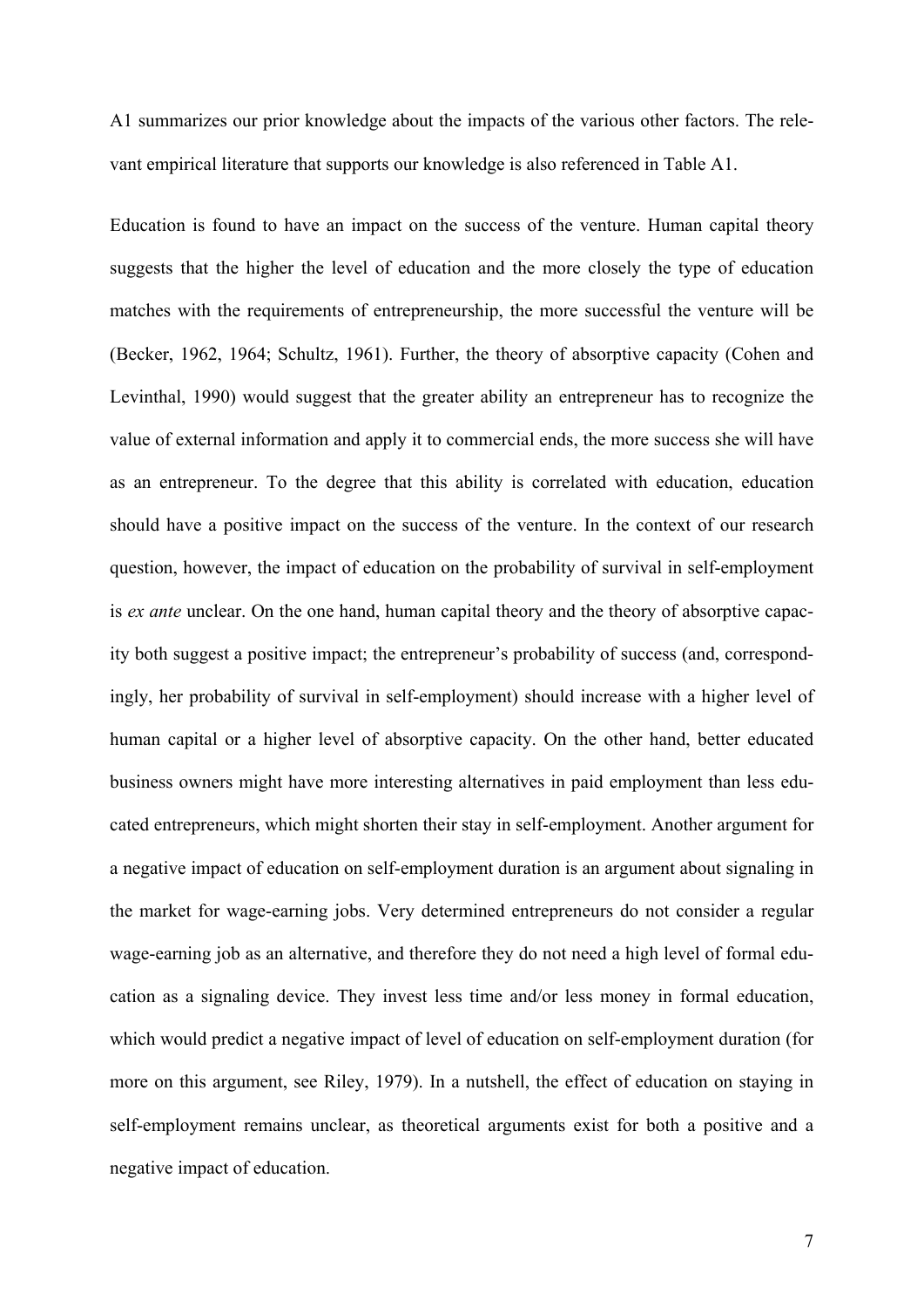The entrepreneur's level of capital endowment might positively influence her propensity to remain an entrepreneur. A high level of capital endowment makes an entrepreneur independent from the success of her venture, since she does not have to rely on revenues from her business to earn her living. Even in hard times, she is able to engage in entrepreneurship. *Ceteris paribus*, this argument would predict a positive impact of capital endowment on selfemployment duration. On the other hand, the same argument can also be used to motivate the opposite case. Once the non-monetary returns from entrepreneurship go away, a "richer" business owner can afford to stay away from entrepreneurship (for more on the non-monetary returns of entrepreneurship, see Benz, 2005; Benz and Frey, 2004; Hundley, 2001). In light of these two conflicting arguments, the impact of the entrepreneur's capital endowment on survival in self-employment remains unclear. For a deeper analysis of the relationship between financial capital endowment and venture performance, we refer to Cooper et al. (1994).

# **3. Data, Descriptive Statistics and Econometric Models**

# **3.1 Data and Descriptive Statistics**

We use the data of the German Socio-Economic Panel Study (GSOEP) at the German Institute for Economic Research (DIW), Berlin, to construct an unbalanced panel data set.**[3](#page-9-0)** The GSOEP is frequently used in labor economics research, but is only rarely used in entrepreneurship research. To our knowledge, the study by Reize (2000) is the only entrepreneurship study that uses a hazard rate analysis with GSOEP data. The GSOEP is a longitudinal household survey conducted annually. Amongst a broad array of detailed information, it reveals the participant's occupational status (e.g., employee or self-employed). The first wave, in the year 1984, included 12,245 individuals. Since then, the GSOEP has expanded its sample size in several steps, interviewing 22,019 individuals in 2004. To construct our estimation sample,

<span id="page-9-0"></span><sup>&</sup>lt;sup>3</sup> For more about the GSOEP, please refer to Frick (2005).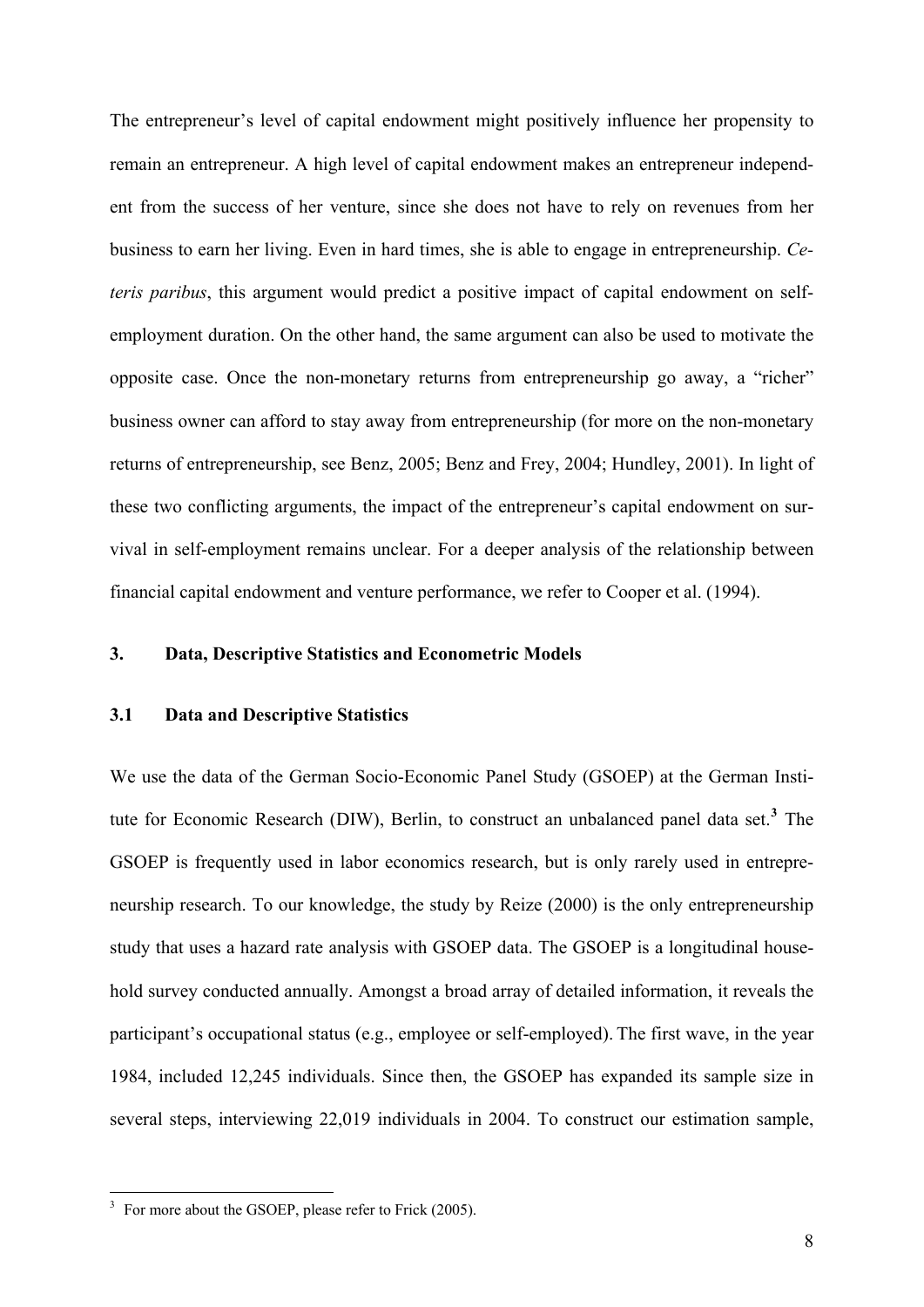<span id="page-10-0"></span>we make use of the responses from 1990 to 2003**[4](#page-10-0)** , select those persons who are selfemployed (for at least one year) and study how they came to begin self-employment. Those reporting to have left their previous job in paid employment on their own are classified as opportunity entrepreneurs, whereas those who were either dismissed by their employer or laid off due to a closing down of their workplace are classified as necessity entrepreneurs. Table B3 gives the exact wording of the classifying question and the corresponding answer categories. We constrain our sample to those cases where the termination of the last job, whether voluntary or involuntary, occurred at maximum two years before moving into selfemployment. For serial entrepreneurs, we only consider their first entrepreneurial activity.**[5](#page-10-0)** Individuals working in a business owned by their family (which could be treated as an indirect mode of self-employment) are excluded completely.**<sup>6</sup>**

Our sample contains 606 entrepreneurs (2,443 observations), of which 174 (28.7%) are necessity entrepreneurs and 432 (71.3%) are opportunity entrepreneurs. Our method of defining necessity and opportunity entrepreneurship captures only a fraction of all self-employed respondents to the GSOEP (Table B1). There are two reasons for this: (1) for some entrepreneurs, there is insufficient information about how they got into self-employment, and (2) some response categories do not match with either type of entrepreneurship considered in this study.<sup>[7](#page-10-0)</sup> However, we believe this issue to be of little concern since the proportions of necessity and opportunity entrepreneurship are consistent with survey data from other data sources, particularly the GEM and the Regional Entrepreneurship Monitor data. In addition, the descriptive statistics indicate a rather similar sample composition (e.g., Lückgen and Oberschachtsiek, 2004; Sternberg et al., 2006; Wagner, 2005). Table B2 compares our sample and its characteristics with related studies regarding (1) share of necessity entrepreneurs, (2) share

<sup>&</sup>lt;sup>4</sup> We excluded the six waves from 1984 to 1989, since only West German entrepreneurs would be included, leading to a systematic bias of the dependent variable *duration in self-employment*. 5 See Alsos and Kolvereid (1998) for a discussion of start-ups by serial entrepreneurs.

Equal to See Parker (2004) for a description of the problems associated with unpaid family workers.

<sup>&</sup>lt;sup>7</sup> For the response categories that do not match with necessity or opportunity entrepreneurship, see Table B3.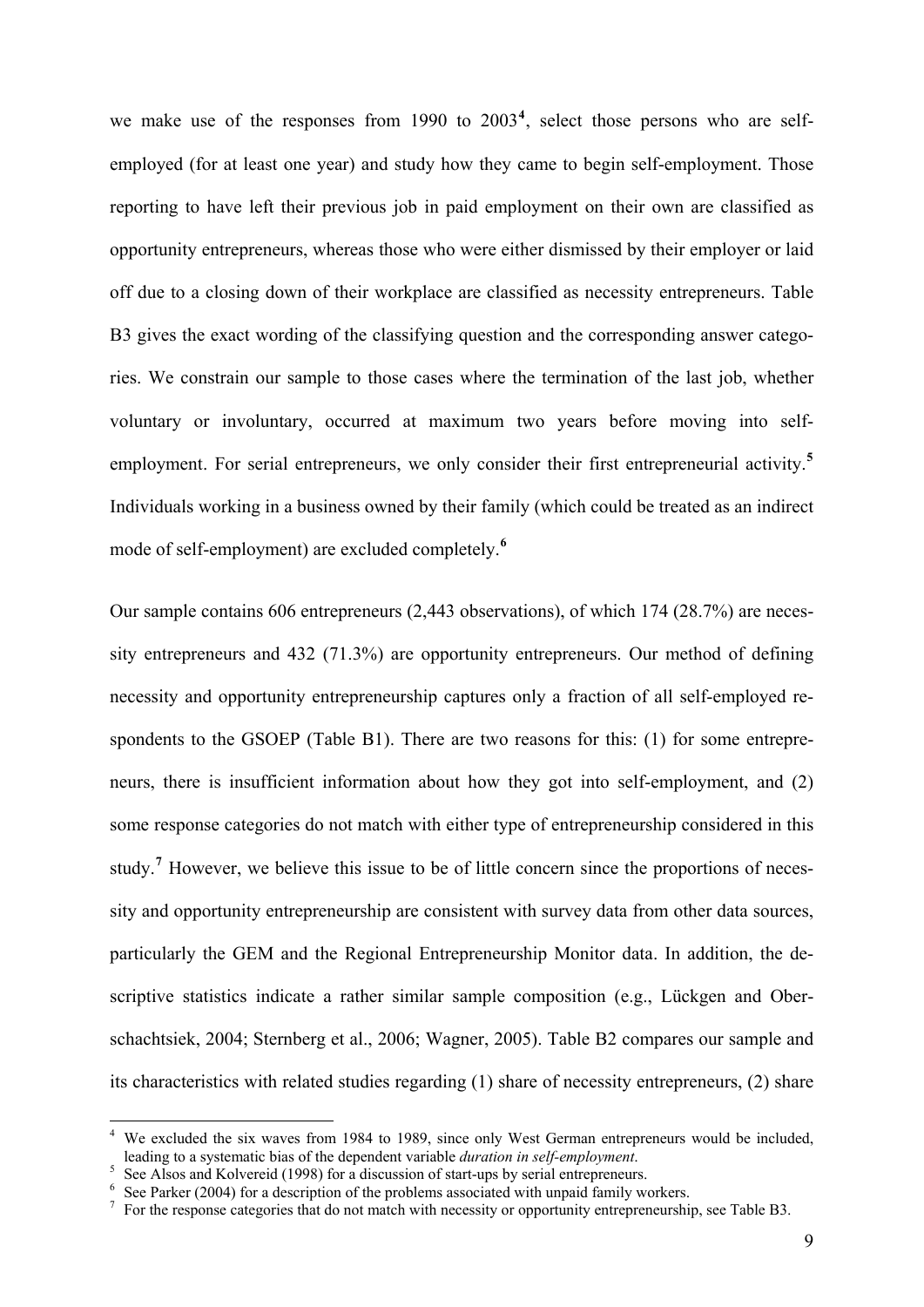<span id="page-11-0"></span>of female entrepreneurs, and (3) mean age. Except for the study by Pfeiffer and Reize (2000), all studies report a share of necessity entrepreneurs similar to that in our study. The lower share of necessity entrepreneurs in the study by Pfeiffer and Reize (2000) (6.7%) might be explained by the fact that their study relies on firm rather than individual data.

# [Insert Table 1 about here]

Table 1 compares necessity and opportunity entrepreneurs using descriptive statistics. With both types of entrepreneurship, the proportion of men is higher than the proportion of women (67% or 66%); this is in line with other research (e.g., Fairlie and Meyer, 1996; Wagner, 2004). Like Wagner (2005), we find necessity entrepreneurs to be significantly older than opportunity entrepreneurs  $(38.02 \text{ years} \text{ vs. } 35.41 \text{ years}, \text{ with } p \le 0.001)$ . This finding might also explain why necessity entrepreneurs are more likely to be home owners than opportunity entrepreneurs (43% vs. 36%). The situation changes when it comes to household income, where no significant difference is found  $(31.970 \text{ } \epsilon \text{ per year vs. } 35.176 \text{ } \epsilon \text{ per year, with } p > 0.1)$ . The proportion of entrepreneurs living in East Germany is significantly higher among necessity entrepreneurs than among opportunity entrepreneurs (42% vs. 21%), which might be a result of the high unemployment in that region (e.g., von Hagen et al., 2002).<sup>[8](#page-11-0)</sup> In addition, the proportion of those starting a business in a profession in which they are educated is lower among necessity than it is among opportunity entrepreneurs (35% vs. 44%). Finally, necessity entrepreneurs earn significantly less than opportunity entrepreneurs (1,786 $\epsilon$  vs. 2,320 $\epsilon$  per month, with p<0.001). No significant differences are found in terms of years of education, nationality, actual working time, marital status, or number of children. One particular finding that may be interpreted as support for our categorization of necessity and opportunity entre-

<sup>&</sup>lt;sup>8</sup> The high share of East Germans in our sample is also due to deliberate oversampling in the GSOEP (Haisken-DeNew and Frick, 2003).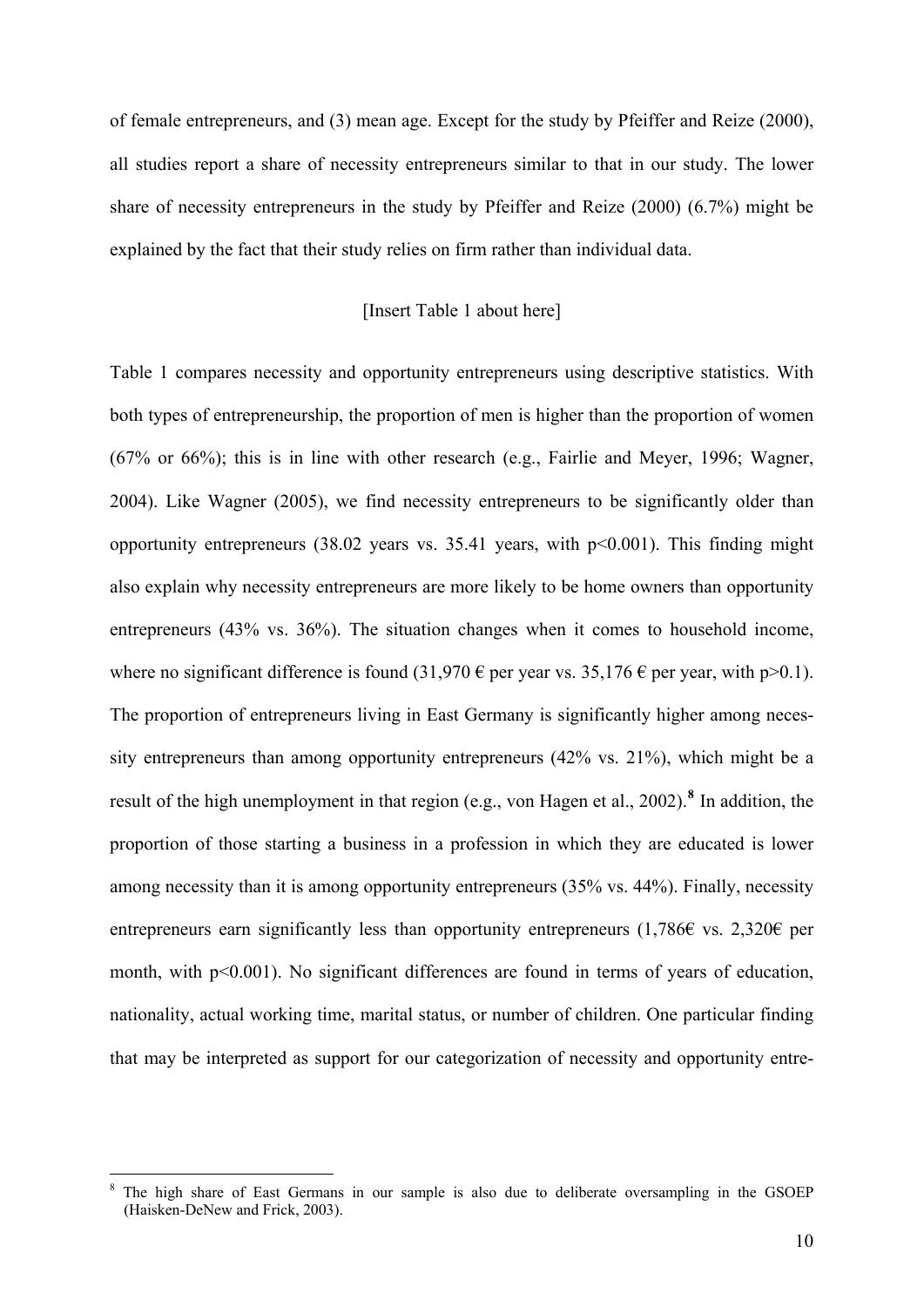<span id="page-12-0"></span>preneurship is that necessity entrepreneurs are significantly less satisfied with their occupational situation than are opportunity entrepreneurs  $(6.77 \text{ vs. } 7.82, \text{ with } p < 0.001)^9$  $(6.77 \text{ vs. } 7.82, \text{ with } p < 0.001)^9$ .

Finally, the way that the dependent variable *duration in self-employment* is constructed is explained in more detail. The variable *duration in self-employment* is calculated as the number of succeeding years that the individual receives income from self-employment. Any interruption for a minimum of one year is interpreted as an exit from self-employment. Individuals for whom there is no indication of the year in which they selected into self-employment, i.e., those for whom survival time is left censored, are excluded from our sample. Those individuals who survive in the status of self-employment beyond the observation time, i.e., those for whom survival time is right censored, are included in the sample but marked with a censoring parameter (this includes 281 entrepreneurs, or 46.37% of all entrepreneurs). Table B3 describes all of the variables that were used in this paper.

# **3.2 Econometric Models**

1

To compare necessity and opportunity entrepreneurs, we estimate two Probit models (Wooldridge, 2002a, pp. 530-534). The models are estimated using maximum likelihood. The probability that an individual with the related characteristic vector **W** is an opportunity entrepreneur is

$$
Pr(y=1 | W) = \Phi(\alpha + \beta' W), \qquad (1)
$$

where *y* is a dummy variable indicating that an individual is an opportunity entrepreneur,  $\beta'$ is a vector of coefficients, and  $\alpha$  is an intercept.  $\Phi(z)$  is the normal cumulative distribution function with

<sup>&</sup>lt;sup>9</sup> The GSOEP asks the participants to report job satisfaction on a scale from 1 (totally unhappy) to 10 (totally happy). Frey and Benz (2003) discuss this scale in more detail.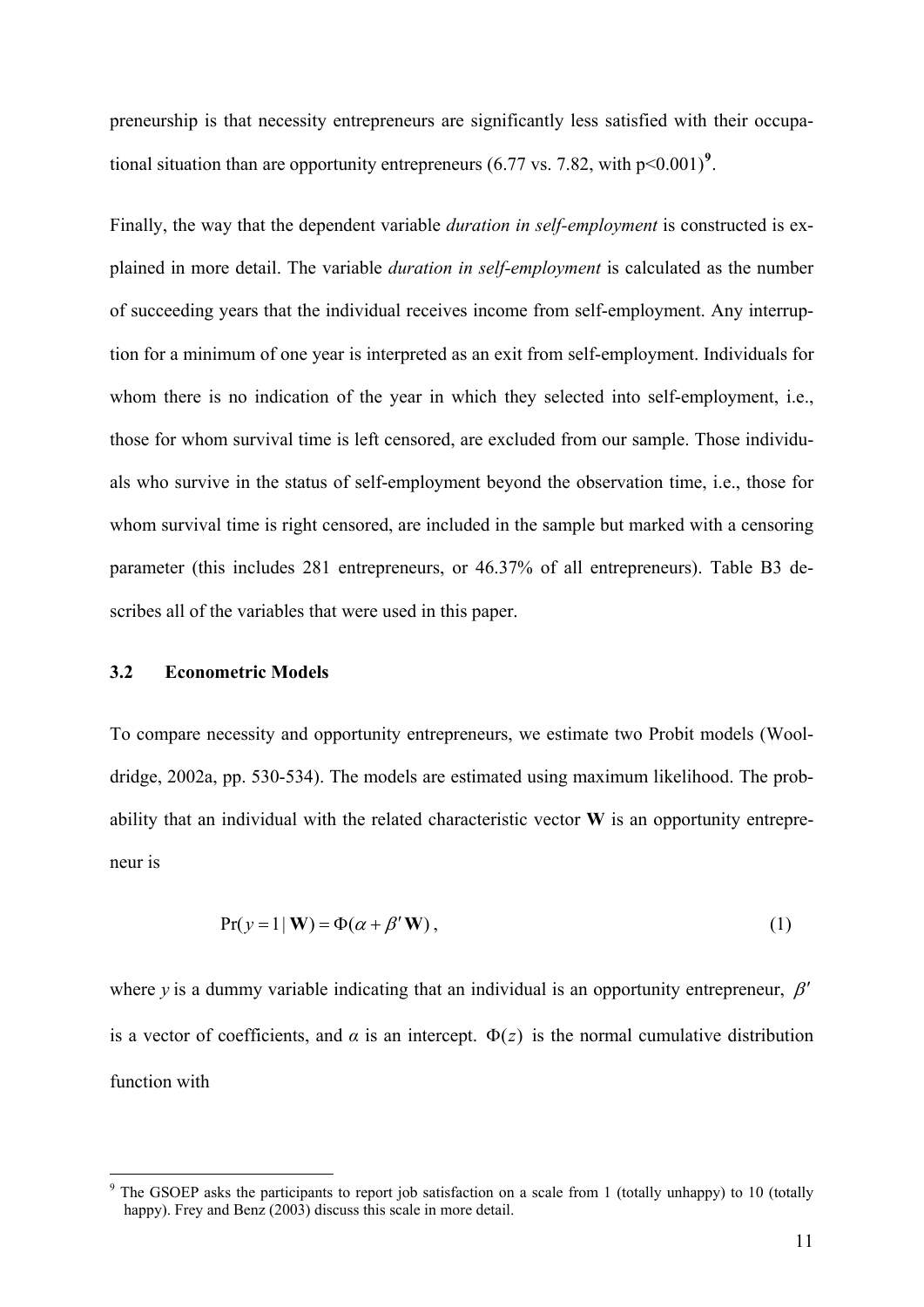$$
\Phi(z) \equiv \int_{-\infty}^{z} \phi(v) dv,
$$
\n(2)

where  $\phi(z)$  is the standard normal density

$$
\phi(z) = \frac{1}{\sqrt{2\pi}} e^{-\frac{1}{2}z^2}.
$$
\n(3)

To study the determinants of the individual duration in self-employment, we estimate several hazard rate models, which are the appropriate models for the study of durations of any kind (Brüderl et al., 1992; van Praag, 2003). As the duration variable is measured in discrete time intervals (years), we specify a discrete time model. In addition, we assume that the cumulative distribution of all exit decisions over time is logistic, which is in line with the contributions of others (e.g., van Praag, 2003). Duration dependence is specified in flexible piecewise constants, which implies that we do not need to assume that all individuals will exit selfemployment as time approaches infinity. To estimate the model, we follow Jenkins (1995) and take advantage of the close relationship between generalized linear models and discrete time hazard rate models. Technically, the estimation is carried out with STATA's xtlogit command, which we applied to the survey data after it was reorganized in person-period format. We also estimated a complimentary log-log model, which can also be applied to discrete time data. The main results stay the same and are available from the corresponding author.

We are interested in the probability of the participant exiting the status of non-adopter at *t*, given that she did not adopt until *t* (hazard rate). The discrete time hazard rate function is specified as

$$
h(s \mid X) = \frac{1}{1 + \exp(-\alpha_s \theta_s - \overline{\beta X} - \delta_i)},
$$
\n(4)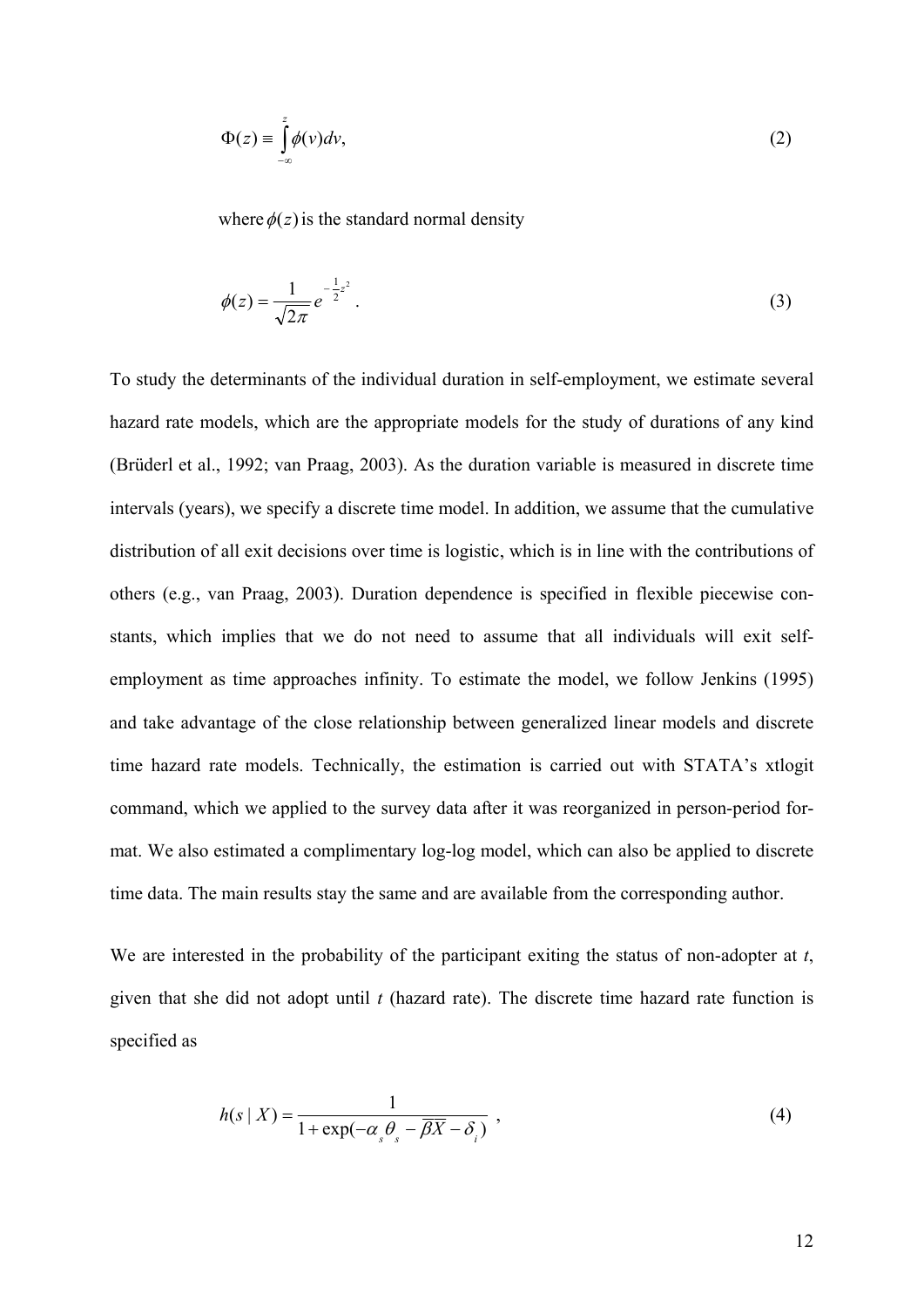where  $h(s \mid X)$  is the hazard rate over the period *s* with  $t_{s-1} \le t < t_{s}$  for s=2, ..., S,  $\theta_{s}$  is a vector of period indicator variables,  $\alpha_s$  is the period-specific baseline hazard rate,  $\beta$  denotes the parameter vector relating to the individual vector of covariates  $X$ , and  $i = 1,..., N$  denotes individuals in the sample.

The individual level error component  $\delta_i$  controls for the potential influence of unobserved individual characteristics on the hazard rate. Following usual conventions, we model random individual effects and assume that  $\delta_i$  is normally distributed with zero mean, and that  $\delta_i$  is independent from all observable characteristics. Conveniently, this also allows us to measure the extent to which the unobserved individual characteristics influence the timing of exit decisions. The relative importance of  $\delta_i$  is measured as  $\rho = \sigma_{\delta}^2/(\sigma_{\delta}^2 + 1)$ , which is the proportion of the total unexplained variance that is contributed by individual-specific effects (Wooldridge, 2002b, pp. 477-478).

# **4. Estimation Results**

#### **4.1 Probit Models: The Characteristics of Necessity and Opportunity Entrepreneurs**

Table 2 shows the results of two Probit regression models that were estimated to reveal differences between the two types of entrepreneurs. The first model includes age as a single term; the second model assumes a non-linear relationship between the age and type of entrepreneurs, and it includes both age and age squared. For both models, we report coefficients as well as marginal effects.

# [Insert Table 2 about here]

The results show that the probability of belonging to the group of opportunity entrepreneurs decreases with residence in East Germany and increases with the level of financial resources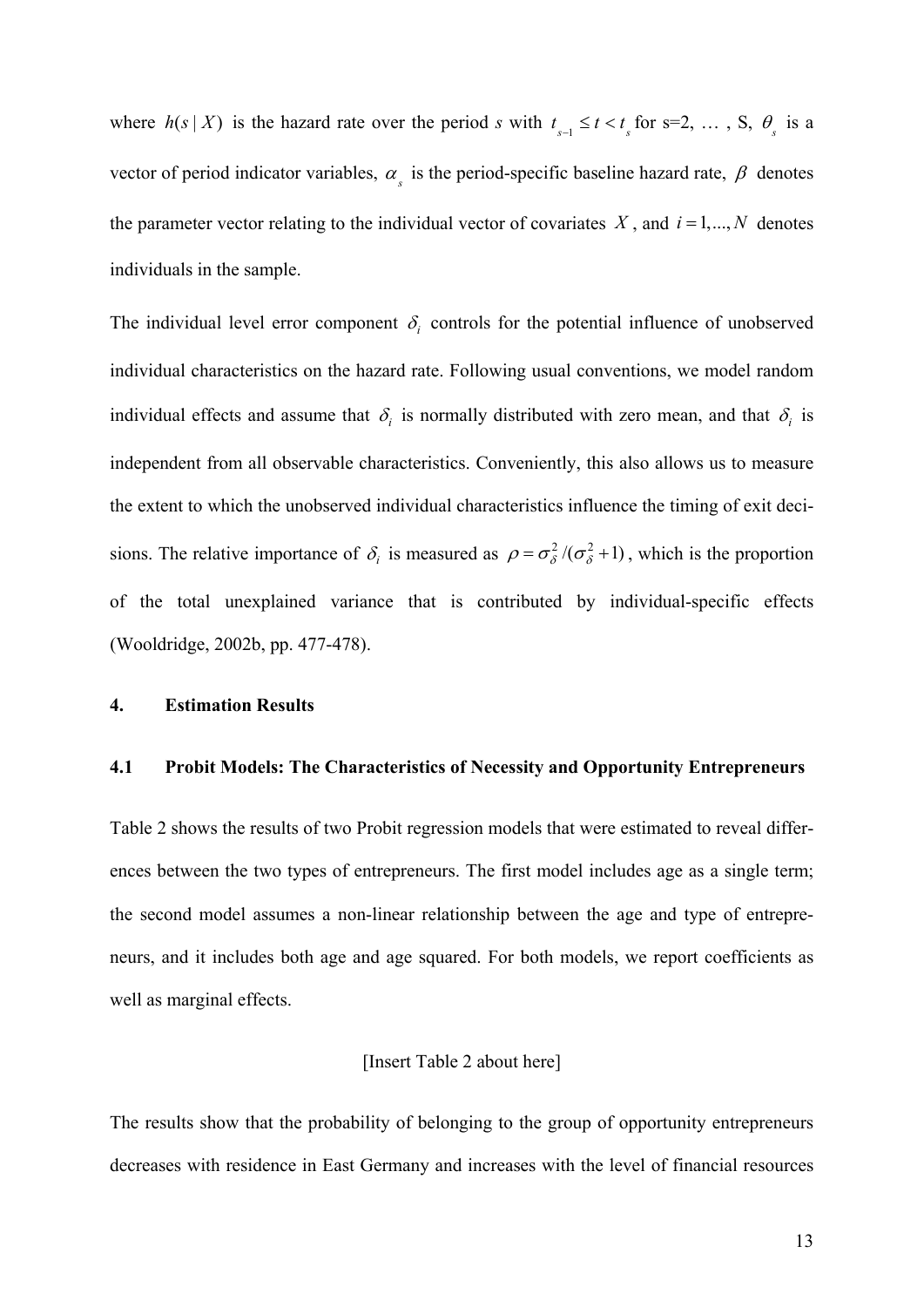(i.e., with the variable *household income*). Contrary to our findings from the univariate statistics, the Probit models do not suggest a difference between necessity and opportunity entrepreneurs for the variables *unemployment duration* and *educated in this profession*. An F-test, which tests for the joint influence of time dummies, turned out to be significant  $(p=0.003,$ Model II). However, to our surprise, an F-Test for the joint influence of industry dummies produced insignificant results (p=0.256, Model II). The effect of the variable *age* is difficult to interpret. Model I suggests a significant negative influence of a higher age on the probability of being an opportunity entrepreneur ( $\beta$ =-0.016 with p<0.05); Model II shows an insignificant influence of the variables *age* and *age squared*. An F-test for the joint influence of both terms, however, produces weakly significant results (p=0.07). Both models classify about 73% of all entrepreneurs correctly.

come self-employed and all persons that are self-employed for other reasons than being necessity- or opportunity-driven, are excluded in our sample. It may be noteworthy to mention that the results of the Probit models cannot be interpreted as determinants of becoming an opportunity entrepreneur or a necessity entrepreneur; they only reveal differences between the two groups. The reason is that all individuals, who do not be-

## **4.2 Hazard Rate Models: The Determinants of Survival in Self-Employment**

Tables B4 and B5 show the descriptive statistics and the correlations of the variables entered into the hazard rate models. Table 3 presents five differently specified hazard rate models. A positive coefficient means that the hazard (i.e., the exit from self-employment) increases with a higher value of the respective variable. In other words, a positive coefficient indicates a negative impact of the respective variable on survival time, whereas a negative coefficient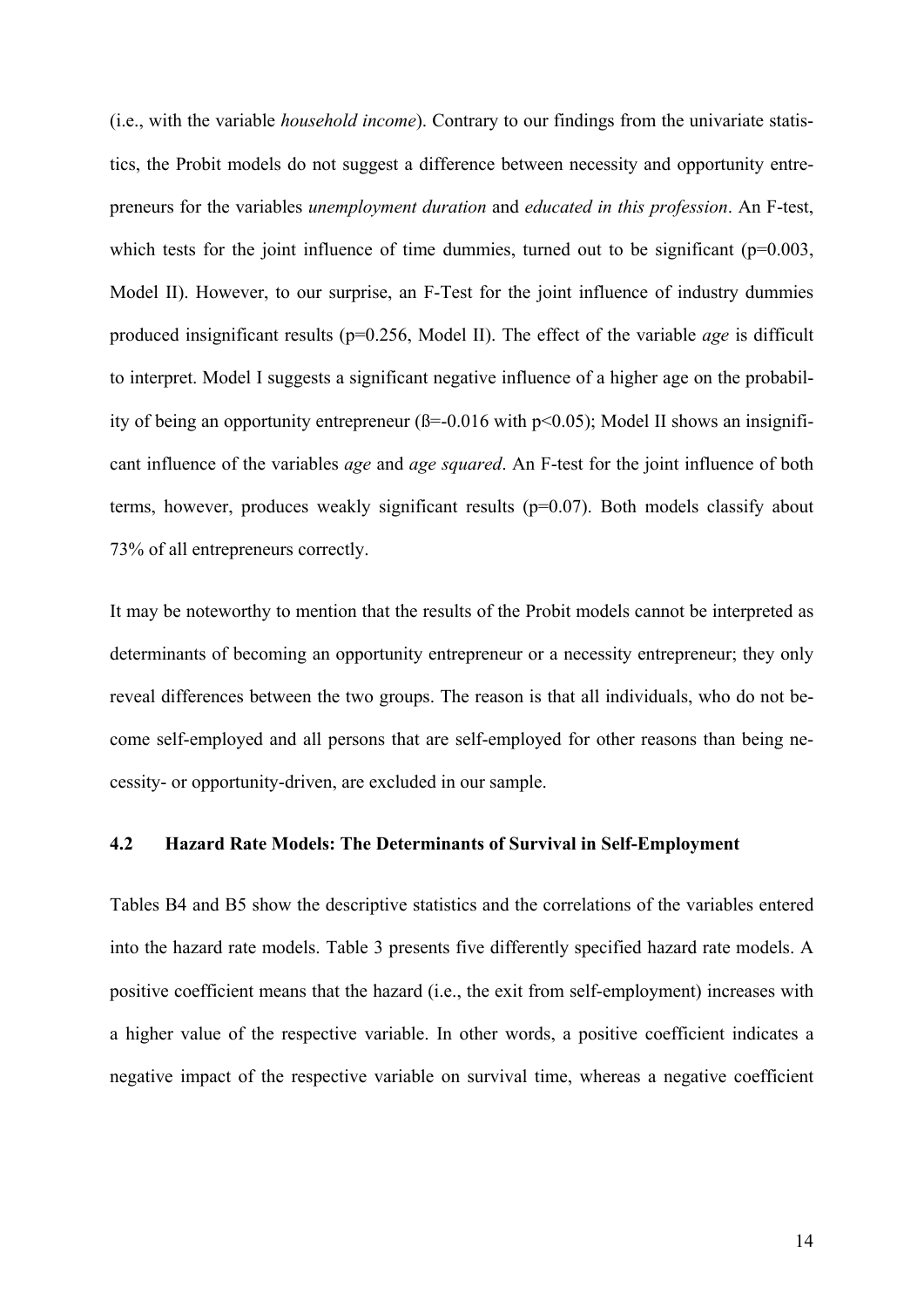indicates a positive impact. In all models, no significant unobserved heterogeneity is found. This is indicated by  $\rho$ , which is not significantly different from zero in any of the models. <sup>10</sup>

## [Insert Table 3 here]

What do the results of the different hazard rate models show about the determinants of selfemployment duration? Regarding the main research question, only the first model shows a marginally significant result  $(p<0.1)$ . After controlling for time variables as well as sociodemographic variables such as age, nationality, and gender, opportunity entrepreneurs survive significantly longer in the status of self-employment than do necessity entrepreneurs  $(\beta = 0.28)$ with p<0.1, Model I). This effect, however, is no longer significant once educational variables are controlled for (Model II). Since no difference is found regarding the variable *education duration*, we attribute this effect to the variable *educated in this profession*, which describes whether the entrepreneur is educated in the professional area where she starts her venture (Table 1). An inclusion of the variable *household income* (Model III) as well as regional (Model IV) or industry variables (Model V) does not change this main result. We therefore conclude that the mere fact of whether an entrepreneur started her venture for necessity or opportunity reasons does not have a significant impact on her duration in self-employment. The univariate difference between the two groups (3.4 years for necessity vs. 4.3 years for opportunity entrepreneurs, with p<0.01, Table 1) is due to selection. In other words, *ceteris paribus*, there is no expected difference between the self-employment duration of an opportunity entrepreneur and that of a necessity entrepreneur.

We find an interesting result with regard to German versus non-German entrepreneurs. As with necessity and opportunity entrepreneurs, a test on the equality of means suggests a strong difference in self-employment duration between the two groups. For German entrepreneurs,

 $10$  This applies also to the complimentary log-log model.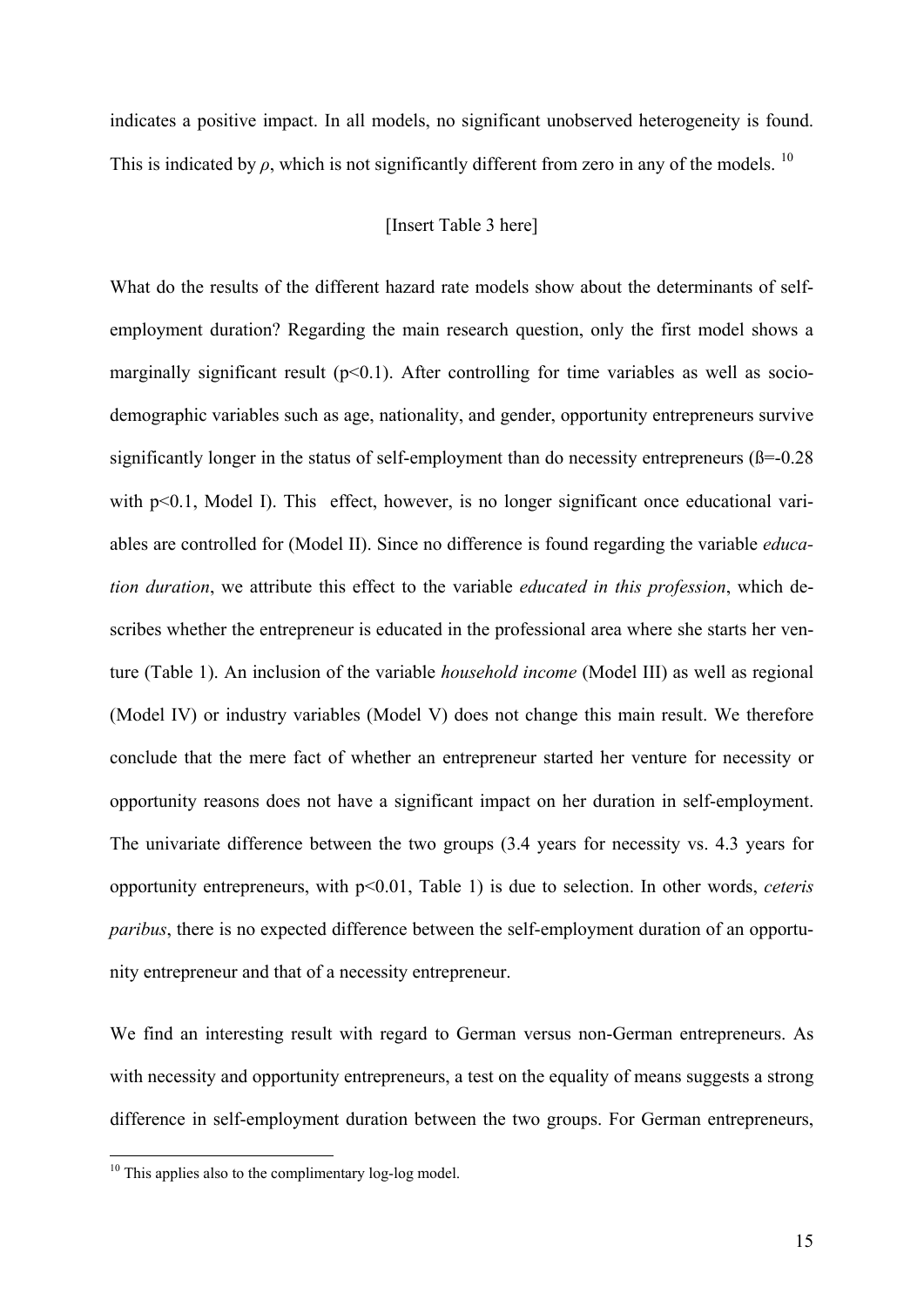we find a mean self-employment length of 4.1 years, whereas for non-German entrepreneurs, we observe only 3.4 years ( $p<0.05$ ). However, in the hazard rate analysis, only Model I shows a significant result for the variable *German* ( $\beta$ =-0.399 with p<0.05, Model I). As with necessity and opportunity entrepreneurs, once we control for educational variables, this difference goes away (Model II). Controlling for further variables such as *household incom*e as well as regional and industry variables does not change this result (Models III-V). Our conclusion is the same as with necessity and opportunity entrepreneurs: the significant difference in mean self-employment duration is not an original effect but rather is due to selection.

0.433 with  $p<0.01$ , Model V). Time effects seem to play no role. An F-test on the joint effect of year dummies is rejected in all models. On the contrary, industry dummies have a significant effect on self-employment duration, as the result of the F-test suggests  $(p<0.001$  in A few results stand out regarding the other variables that were entered into the hazard regression models. The relationship between age and survival in the state of self-employment seems to be curvilinear, which is in line with our *ex-ante* expectations (Table A1). The region where the venture is started does not have a significant impact on survival time, as the result of the F-test demonstrates (p=0.848 in Model V). However, these regional effects were measured only on the level of federal states, which is a highly aggregated level. These results might change when regional effects are measured on a less aggregated level (see also Fritsch et al., 2006). In all hazard rate models, gender turned out to be a significant determinant; male entrepreneurs survive significantly longer in self-employment than female entrepreneurs (ß=- Model V). Family variables such as being married or having children do not have a significant impact on the survival rate in any of the models.

# **4.3 Limitations**

Although the data are of high quality, some shortcomings remain. Industry dummies are only on a 2-digit level. Furthermore, the exact reasons for business dissolution remain unclear; the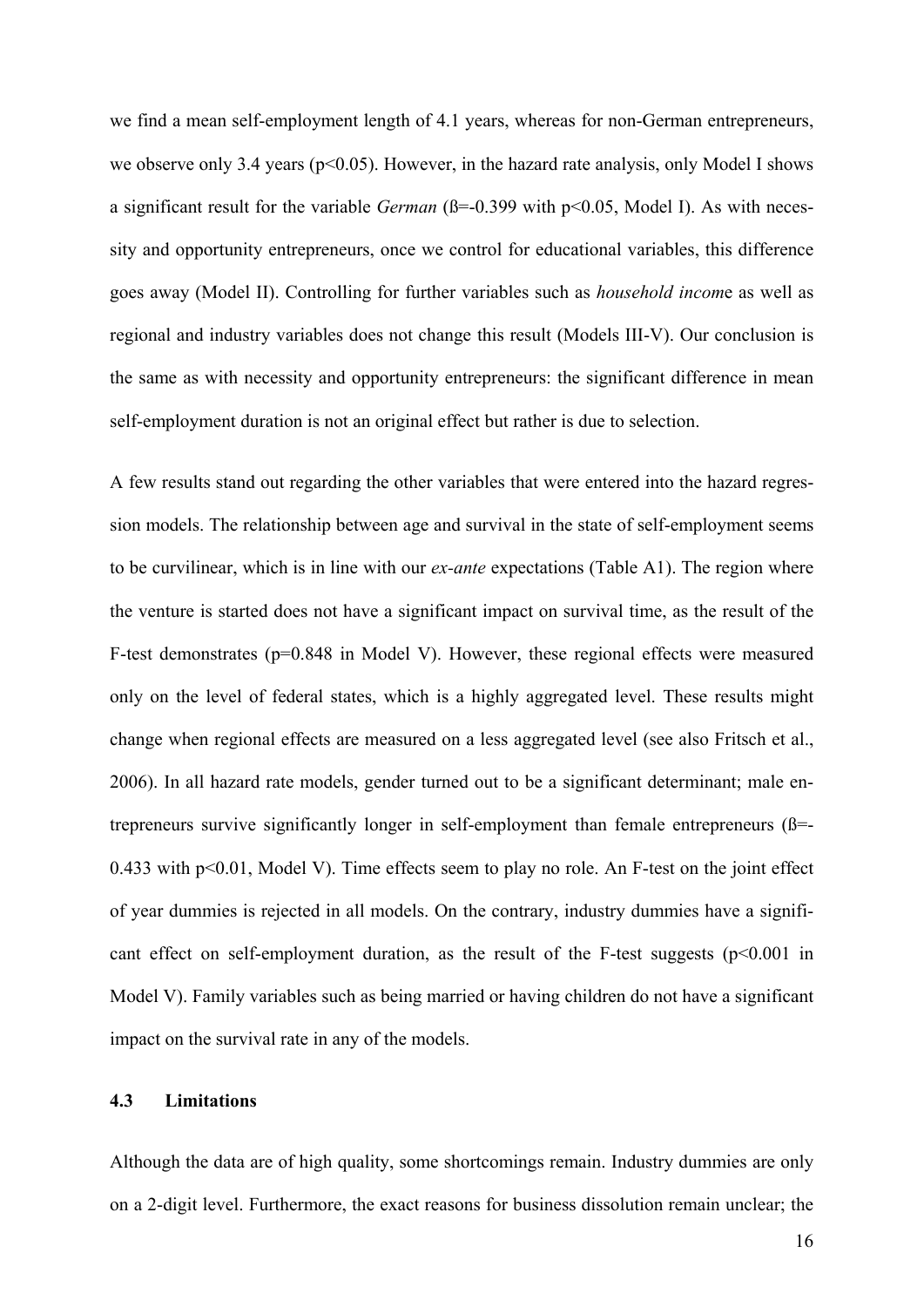<span id="page-18-0"></span>data do not indicate whether the business owner was forced to leave self-employment or whether it was a voluntary decision. Finally, the distinction between opportunity and necessity entrepreneurs could be further improved. For example, we do not know whether an individual is voluntarily dismissed to be entitled to compensation. From an econometric perspective, estimating a competing risks model would be promising. The problem is that for this purpose, more information is needed about the exact reasons of business dissolution. A larger sample size would allow us to estimate separate regressions for necessity and opportunity entrepreneurs, thereby providing more information about group-specific determinants or duration dependence. Another potential problem is the fact that our sample captures only a subgroup of all would-be entrepreneurs. Those who try to establish a venture but never arrive in the state of self-employment are not considered.

# **5. Policy Implications and Further Research**

1

The German state gives monetary incentives to engage in start-ups. Some of these subsidies are open to every kind of start-up, while some are only for particular types of start-ups. For example, the federal employment agency ("Bundesagentur für Arbeit") only promotes entre-preneurs who were previously unemployed (e.g., payments under the so-called "Ich-AG"<sup>[11](#page-18-0)</sup>). These programs are designed for necessity entrepreneurs rather than for opportunity entrepreneurs, and are of an enormous size; in 2004, more than half of all German start-ups (about 320,000) were supported by the federal employment agency (Bundesministerium für Wirtschaft und Technologie, 2006; Sandner et al. 2007; Niefert and Tchouvakhina, 2006). Based on our empirical results, two particular policy implications stand out. First, it makes sense to support necessity entrepreneurs. After controlling for educational variables, their chances of survival in self-employment are not worse than those of opportunity entrepreneurs.

<sup>&</sup>lt;sup>11</sup> Under the "Ich-AG" program, a start-up entrepreneur was granted a monthly subsidy of 600 $\epsilon$  in the 1<sup>st</sup> year, 360€ in the 2<sup>nd</sup> year, and 240€ in the 3<sup>rd</sup> year of the start-up (data from 2005). The so called "Überbrückungsgeld" (bridging allowances) constitutes another subsidy designed for start-ups out of unemployment. Hinz and Jungbauer-Gans (1999) as well as Pfeiffer and Reize (2000) describe the programme in more detail.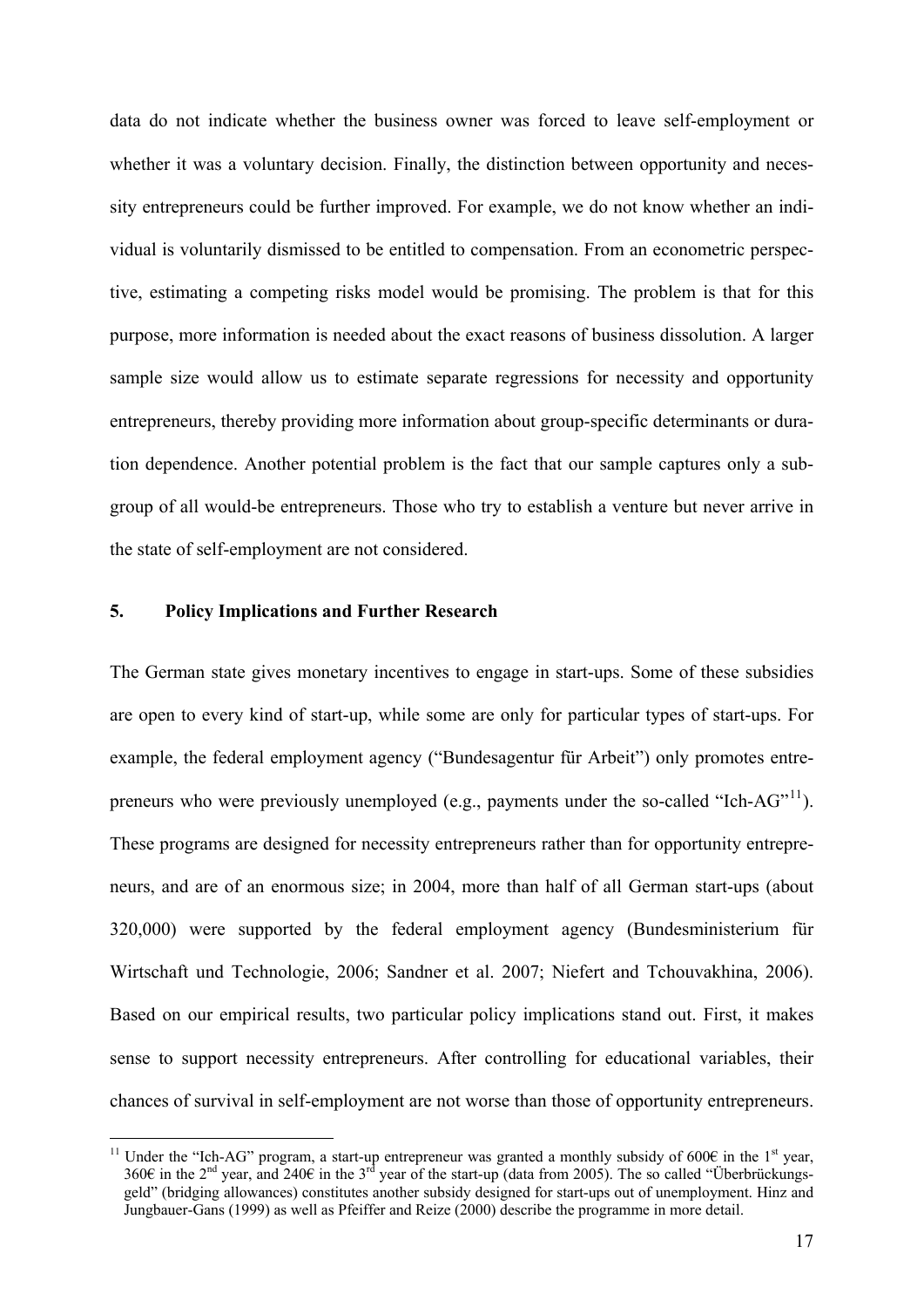Second, the economic efficiency of these programs could be further improved; if a necessity entrepreneur starts her venture in a profession of her expertise, her chances of survival in selfemployment increase substantially. Therefore, a promising approach could be to guide necessity entrepreneurs towards fields within their particular expertise. The inclusion of such criteria by instruments of an active labor market policy in November 2004 was therefore a move in the right direction.<sup>12</sup>

have micro data on the amount of governmental benefits that were granted. Such data would allow a better assessment of the impact of governmental start-up programs. In addition, we analyzed only one element of entrepreneurial success, the entrepreneur's duration in selfemployment. To learn more about potential positive external effects (e.g., jobs created), more data is needed on the size and growth of the respective ventures. A caveat remains: these policy implications should be interpreted cautiously, since we do not

neurs are more successful than necessity entrepreneurs, if any. A second avenue of research would be to analyze whether the determinants of success differ between the two groups. Finally, from a theoretical perspective, a conceptual framework that addresses the impact of a necessity-based motivation on the success of the venture would be helpful in guiding the dis-There is a great deal of potential for further research in this area. For example, some GEMrelated research suggests that a high rate of opportunity entrepreneurs is preferable, whereas a high rate of necessity entrepreneurs is less desirable (e.g., Acs et al., 2005; Acs and Varga, 2005). However, the results of our econometric analyses do not lead to such a clear answer. Controlling for educational variables, we do not find a significant difference between selfemployment durations among the two groups. Following this counterintuitive result, further (empirical) research might address the dimensions of success in which opportunity entreprecussion.

 $12$  For more information on the adjustments, see Bundesministerium für Wirtschaft und Technologie (2006).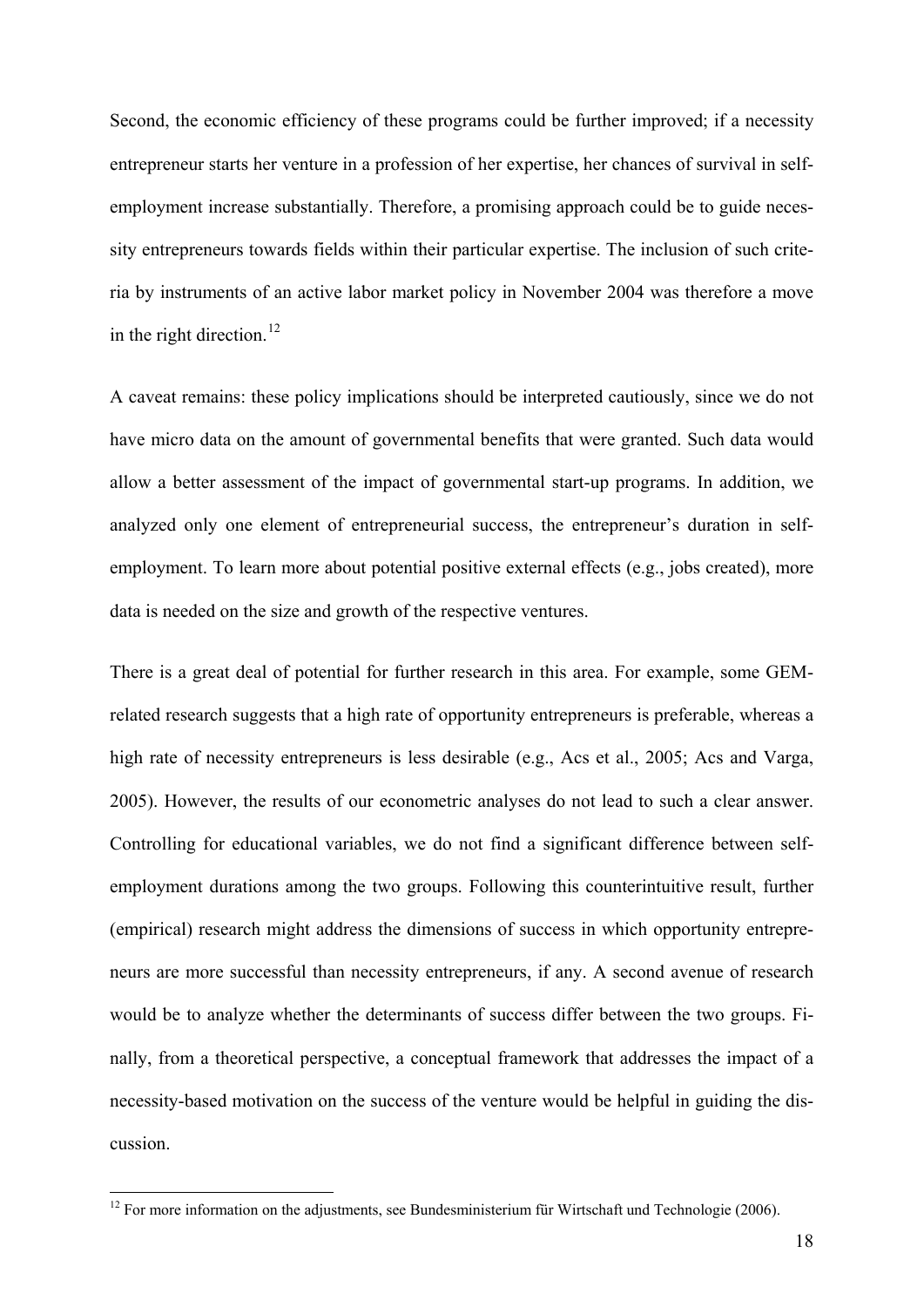|                                         |       | Opportunity<br><b>Entrepreneurs</b> |       | <b>Necessity</b><br><b>Entrepreneurs</b> | Opp. vs. Nec.<br><b>Entrepreneurs</b> |                  |
|-----------------------------------------|-------|-------------------------------------|-------|------------------------------------------|---------------------------------------|------------------|
| <b>Variables</b>                        | Mean  | Std. dev.                           | Mean  | Std. dev.                                | t-test                                | $\gamma^2$ -test |
| Exit $(1 = yes)$                        | 0.46  |                                     | 0.48  |                                          |                                       | 0.677            |
| Duration (years)                        | 4.29  | 3.39                                | 3.40  | 2.81                                     | 0.002                                 |                  |
| Working time (h/week)                   | 45.73 | 17.02                               | 43.87 | 16.53                                    | 0.267                                 |                  |
| Job satisfaction $(0-10)$               | 7.82  | 1.92                                | 6.77  | 2.33                                     | 0.000                                 |                  |
| East Germany (1=yes)                    | 0.21  |                                     | 0.42  |                                          |                                       | 0.000            |
| German (1=yes)                          | 0.86  |                                     | 0.87  |                                          |                                       | 0.632            |
| Age at time of entry (years)            | 35.41 | 9.02                                | 38.02 | 9.60                                     | 0.002                                 |                  |
| Male $(1 = yes)$                        | 0.66  |                                     | 0.67  |                                          |                                       | 0.765            |
| Education duration (years)              | 12.74 | 2.89                                | 12.60 | 2.80                                     | 0.602                                 |                  |
| Educated in this profession $(1 = yes)$ | 0.44  |                                     | 0.35  |                                          |                                       | 0.028            |
| Earnings $(1000 \text{€/month})$        | 2.32  | 1.72                                | 1.79  | 1.32                                     | 0.001                                 |                  |
| Household income $(1000 \text{E/year})$ | 35.18 | 23.51                               | 31.97 | 23.01                                    | 0.127                                 |                  |
| Home ownership (1=yes)                  | 0.36  |                                     | 0.43  |                                          |                                       | 0.156            |
| Unemployment duration (months)          | 4.81  | 11.60                               | 8.25  | 10.80                                    | 0.001                                 |                  |
| Married $(1 = yes)$                     | 0.57  |                                     | 0.61  |                                          |                                       | 0.427            |
| Children $(1 = yes)$                    | 0.50  |                                     | 0.46  |                                          |                                       | 0.428            |

#### Table 1: Necessity vs. Opportunity Entrepreneurs.

Note: The t-test column shows the p-values of the t-test on the equality of means, whereas the χ<sup>2</sup>-test column shows the p-values of the test on the equality of proportions. A p-value of less than 0.05 means that the null-hypothesis can be rejected at an error level of less than 5 percent. Calculations are on first year observations in self-employment.

N: 606, including 432 opportunity entrepreneurs (71.3%) and 174 necessity entrepreneurs (28.7%)

Data source: GSOEP 1989-2003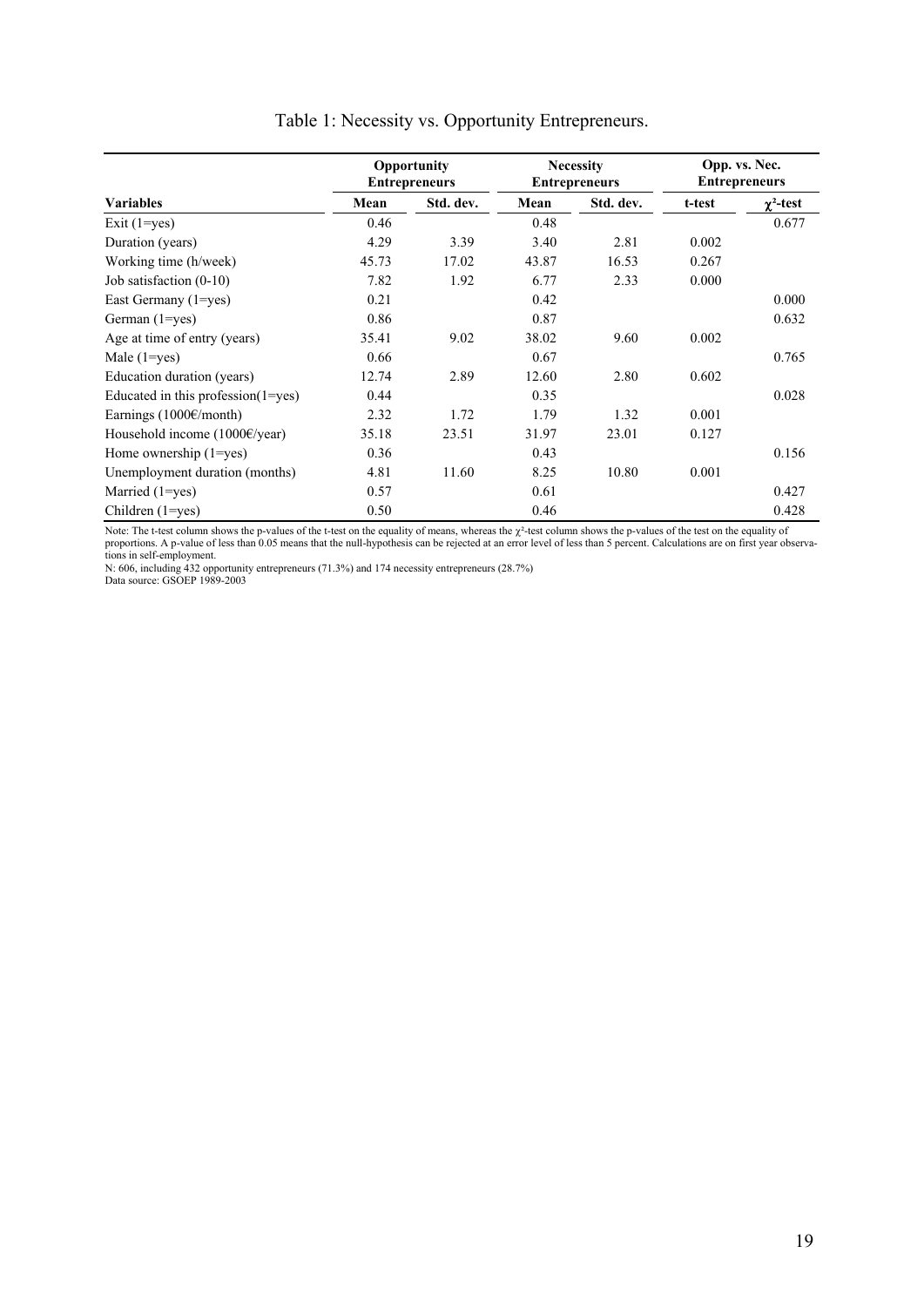|                                                        |                              |           | <b>Estimation of coefficients</b> |           | <b>Estimation of marginal effects</b> |           |                 |           |  |
|--------------------------------------------------------|------------------------------|-----------|-----------------------------------|-----------|---------------------------------------|-----------|-----------------|-----------|--|
|                                                        | <b>Model I</b>               |           | <b>Model II</b>                   |           | <b>Model I</b>                        |           | <b>Model II</b> |           |  |
| <b>Variables</b>                                       | Coef.                        | Std. err. | Coef.                             | Std. err. | dF/dx                                 | Std. err. | dF/dx           | Std. err. |  |
| Socio-demographic variables                            |                              |           |                                   |           |                                       |           |                 |           |  |
| Male <sup>1</sup>                                      | $-0.136$                     | 0.136     | $-0.138$                          | 0.136     | $-0.043$                              | 0.042     | $-0.044$        | 0.042     |  |
| German <sup>1</sup>                                    | 0.057                        | 0.178     | 0.055                             | 0.178     | 0.019                                 | 0.059     | 0.018           | 0.059     |  |
| Married <sup>1</sup>                                   | $-0.078$                     | 0.148     | $-0.068$                          | 0.148     | $-0.025$                              | 0.047     | $-0.022$        | 0.047     |  |
| Children <sup>1</sup>                                  | 0.097                        | 0.130     | 0.118                             | 0.136     | 0.031                                 | 0.042     | 0.038           | 0.044     |  |
| Age                                                    | $-0.016*$                    | 0.007     | $-0.042$                          | 0.047     | $-0.005$ <sup>*</sup>                 | 0.002     | $-0.014$        | 0.015     |  |
| Age <sup>2</sup>                                       |                              |           | 0.0003                            | 0.0006    |                                       |           | 0.0001          | 0.0002    |  |
| East German <sup>1</sup>                               | $-0.712$ ***                 | 0.138     | $-0.713***$                       | 0.138     | $\textbf{-0.248}^{\ast\ast\ast}$      | 0.050     | $-0.248$ ***    | 0.050     |  |
| <b>Education and job variables</b>                     |                              |           |                                   |           |                                       |           |                 |           |  |
| <b>Education duration</b>                              | 0.017                        | 0.024     | 0.020                             | 0.025     | 0.006                                 | 0.008     | 0.007           | 0.008     |  |
| Educated in this profession $1$                        | 0.179                        | 0.128     | 0.181                             | 0.127     | 0.057                                 | 0.040     | 0.058           | 0.040     |  |
| Unemployment duration                                  | $-0.008$                     | 0.006     | $-0.008$                          | 0.006     | $-0.003$                              | 0.002     | $-0.003$        | 0.002     |  |
| <b>Financial variable</b>                              |                              |           |                                   |           |                                       |           |                 |           |  |
| Log (household income)                                 | $0.266*$                     | 0.115     | $0.262$ <sup>*</sup>              | 0.114     | $0.086*$                              | 0.037     | $0.084*$        | 0.037     |  |
| <b>Industry dummies</b><br>(reference: retail)         | 15 categories<br>$(p=0.274)$ |           | 15 categories<br>$(p=0.256)$      |           |                                       |           |                 |           |  |
| <b>Year dummies</b><br>(reference category: year 2003) | 14 categories<br>$(p=0.002)$ |           | 14 categories<br>$(p=0.003)$      |           |                                       |           |                 |           |  |
| Constant                                               | $-1.447$                     | 1.401     | $-1.913$                          | 1.188     |                                       |           |                 |           |  |
| No. of individuals                                     | 606                          |           | 606                               |           |                                       |           |                 |           |  |
| Pseudo R <sup>2</sup>                                  | 0.142                        |           | 0.141                             |           |                                       |           |                 |           |  |
| Wald $\chi^2$<br>p-value                               | 96.7<br>(<0.001)             |           | 95.5<br>(<0.001)                  |           |                                       |           |                 |           |  |
| Log pseudo-likelihood                                  | $-311.9$                     |           | $-312.1$                          |           |                                       |           |                 |           |  |
| Percent correctly classified                           | 73.43 %                      |           | 73.60 %                           |           |                                       |           |                 |           |  |

Table 2: Estimated Probability of Being An Opportunity Entrepreneur (Dependent Variable: Opportunity Entrepreneur).

 $1 dF/dx$  is for a discrete change of the dummy variable from 0 to 1

Significance levels:  $+0.05 \le p \le 0.1$ ;  $+0.01 \le p \le 0.05$ ;  $** 0.001 \le p \le 0.01$ ;  $*** p \le 0.001$ 

Note: An F-test that tests for the joint influence of age and age<sup>2</sup> in Model II has a p-value of  $p=0.07$ .

Data source: GSOEP 1989-2003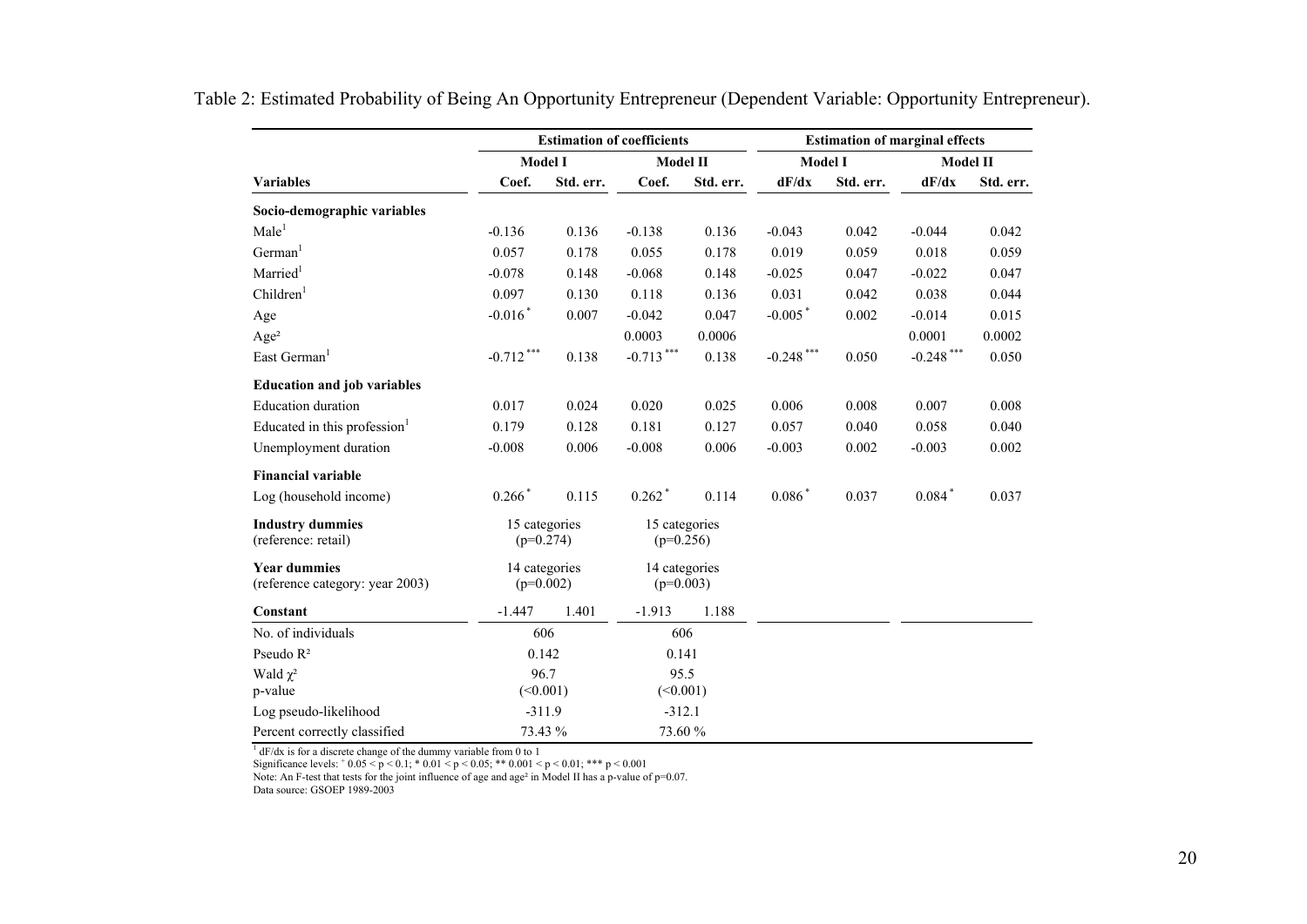|                                                              | <b>Model I</b>               |           |                              | Model II  |                              | Model III |                              | <b>Model IV</b> | <b>Model V</b> |                              |
|--------------------------------------------------------------|------------------------------|-----------|------------------------------|-----------|------------------------------|-----------|------------------------------|-----------------|----------------|------------------------------|
| <b>Variables</b>                                             | Coef.                        | Std. err. | Coef.                        | Std. err. | Coef.                        | Std. err. | Coef.                        | Std. err.       | Coef.          | Std. err.                    |
| Opportunity entrepreneur                                     | $-0.280 +$                   | 0.153     | $-0.223$                     | 0.153     | $-0.197$                     | 0.154     | $-0.220$                     | 0.166           | $-0.074$       | 0.175                        |
| Socio-demographic variables                                  |                              |           |                              |           |                              |           |                              |                 |                |                              |
| Male                                                         | $-0.498$ ***                 | 0.142     | $-0.514***$                  | 0.143     | $-0.479$ ***                 | 0.145     | $-0.468$ ***                 | 0.152           | $-0.433$ **    | 0.171                        |
| German                                                       | $-0.399$ <sup>*</sup>        | 0.193     | $-0.245$                     | 0.198     | $-0.258$                     | 0.199     | $-0.240$                     | 0.212           | $-0.131$       | 0.226                        |
| Married                                                      | 0.167                        | 0.165     | 0.156                        | 0.167     | 0.196                        | 0.168     | 0.159                        | 0.175           | 0.185          | 0.184                        |
| Children                                                     | 0.056                        | 0.157     | 0.003                        | 0.157     | 0.022                        | 0.158     | 0.076                        | 0.165           | 0.060          | 0.174                        |
| Age                                                          | $-0.191$ ***                 | 0.049     | $-0.152$ **                  | 0.050     | $-0.154$ **                  | 0.050     | $-0.160$ **                  | 0.052           | $-0.116*$      | 0.054                        |
| Age <sup>2</sup>                                             | $0.002\,***$                 | 0.0006    | $0.002***$                   | 0.0006    | $0.002$ **                   | 0.0006    | $0.002**$                    | 0.0006          | $0.001*$       | 0.0006                       |
| <b>Education variables</b>                                   |                              |           |                              |           |                              |           |                              |                 |                |                              |
| <b>Education</b> duration                                    |                              |           | $-0.056$ <sup>*</sup>        | 0.028     | $-0.051$ <sup>+</sup>        | 0.028     | $-0.046$                     | 0.029           | $-0.019$       | 0.032                        |
| Educated in this profession                                  |                              |           | $-0.412$ **                  | 0.145     | $-0.407**$                   | 0.145     | $-0.417$ **                  | 0.150           | $-0.304 +$     | 0.160                        |
| <b>Financial variable</b>                                    |                              |           |                              |           |                              |           |                              |                 |                |                              |
| Log (household income)                                       |                              |           |                              |           | $-0.243 +$                   | 0.135     | $-0.275+$                    | 0.142           | $-0.296*$      | 0.150                        |
| <b>Region dummies</b><br>(reference: North Rhine Westphalia) |                              |           |                              |           |                              |           | 15 categories<br>$(p=0.887)$ |                 |                | 15 categories<br>$(p=0.848)$ |
| <b>Industry dummies</b><br>(reference: retail)               |                              |           |                              |           |                              |           |                              |                 |                | 15 categories<br>(p<0.001)   |
| <b>Year dummies</b><br>(reference: year 2003)                | 14 categories<br>$(p=0.269)$ |           | 14 categories<br>$(p=0.161)$ |           | 14 categories<br>$(p=0.228)$ |           | 14 categories<br>$(p=0.394)$ |                 |                | 14 categories<br>$(p=0.287)$ |
| <b>Duration dummies</b>                                      | 14 categories                |           | 14 categories                |           | 14 categories                |           | 14 categories                |                 |                | 14 categories                |
| N observations                                               | 2,443                        |           | 2,443                        |           | 2,443                        |           | 2,443                        |                 |                | 2,443                        |
| N individuals                                                | 606                          |           | 606                          |           | 606                          |           | 606                          |                 |                | 606                          |
| Log likelihood                                               | $-799.7$                     |           | $-792.1$                     |           | $-790.4$                     |           | $-786.02$                    |                 |                | $-749.4$                     |
| $\rho$                                                       | 0.016                        |           | 0.015                        |           | 0.015                        |           | 0.033                        |                 |                | 0.033                        |
| p-value of LL-ratio test of $p=0$                            | 0.416                        |           | 0.346                        |           | 0.377                        |           | 0.200                        |                 |                | 0.202                        |

Table 3: Random Effects Hazard Rate Regression Results (Dependent Variable: Status of Self-employment in Year *t*).

Significance levels:  $^+0.05 \le p \le 0.1$ ; \*  $0.01 \le p \le 0.05$ ; \*\*  $0.001 \le p \le 0.01$ ; \*\*\*  $p \le 0.001$ Data source: GSOEP 1989-2003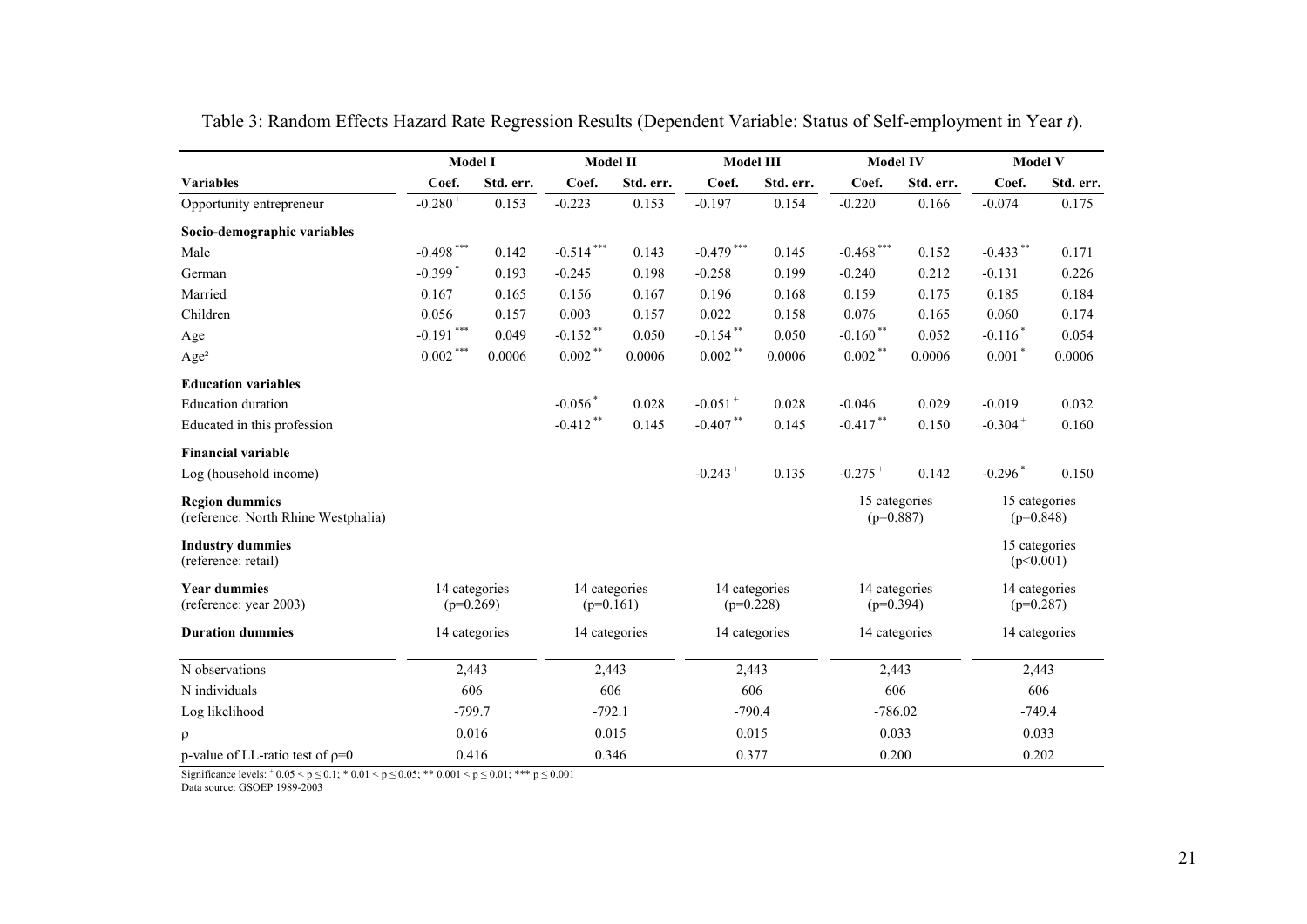# **Appendix A. Determinants of Survival**

See Table A1 below.

| <b>Determinant</b>       | Predicted sign of<br>hazard rate | Increase/decrease of<br>survival<br>probability | Literature                                                                   |
|--------------------------|----------------------------------|-------------------------------------------------|------------------------------------------------------------------------------|
| Opportunity entrepreneur | $-/+$                            |                                                 |                                                                              |
| Male                     | $\overline{\phantom{a}}$         | Increase                                        | Carr (1996); Devine (1994);<br>Fehrenbach (2002); Schwarz et al. (2005)      |
| German                   | $-$ /+                           |                                                 | Light $(1972)$ ; Portes and Zhou $(1996)$                                    |
| Married                  | $\overline{\phantom{a}}$         | Increase                                        | Brüderl and Preisendörfer (1998)                                             |
| Children                 | $\overline{\phantom{a}}$         | Increase                                        | Brüderl and Preisendörfer (1998)                                             |
| Age                      |                                  | Increase                                        | Brüderl et al. (1992); Reuber and Fischer<br>(1999); Schwarz et al. (2005)   |
| Age $^2$                 | $^{+}$                           | Decrease                                        | Brüderl et al. (1992); Sapienza and Grimm<br>(1997); Schwarz et al. (2005)   |
| Years of education       | $\overline{\phantom{a}}$         | Increase                                        | Brüderl et al. (1992); Schiller and Crewson<br>$(1997)$ ; van Praag $(2003)$ |
| Educated in profession   | $\overline{\phantom{a}}$         | Increase                                        |                                                                              |
| Financial endowment      | $-/+$                            |                                                 | Brüderl et al. (1992); Cooper et al. (1994); van<br>Praag (2003)             |
| Region dummies           | $-$ /+                           |                                                 | Fritsch et al. (2006)                                                        |
| Industry dummies         | $-$ /+                           |                                                 | Audretsch (1995); Fritsch et al. (2006)                                      |
| Time dummies             | $-$ /+                           |                                                 |                                                                              |
| <b>Duration Dummies</b>  | $-$ /+                           |                                                 | Brüderl et al. (1992); Van Praag (2003)                                      |

# Table A1: Determinants of Survival in Self-employment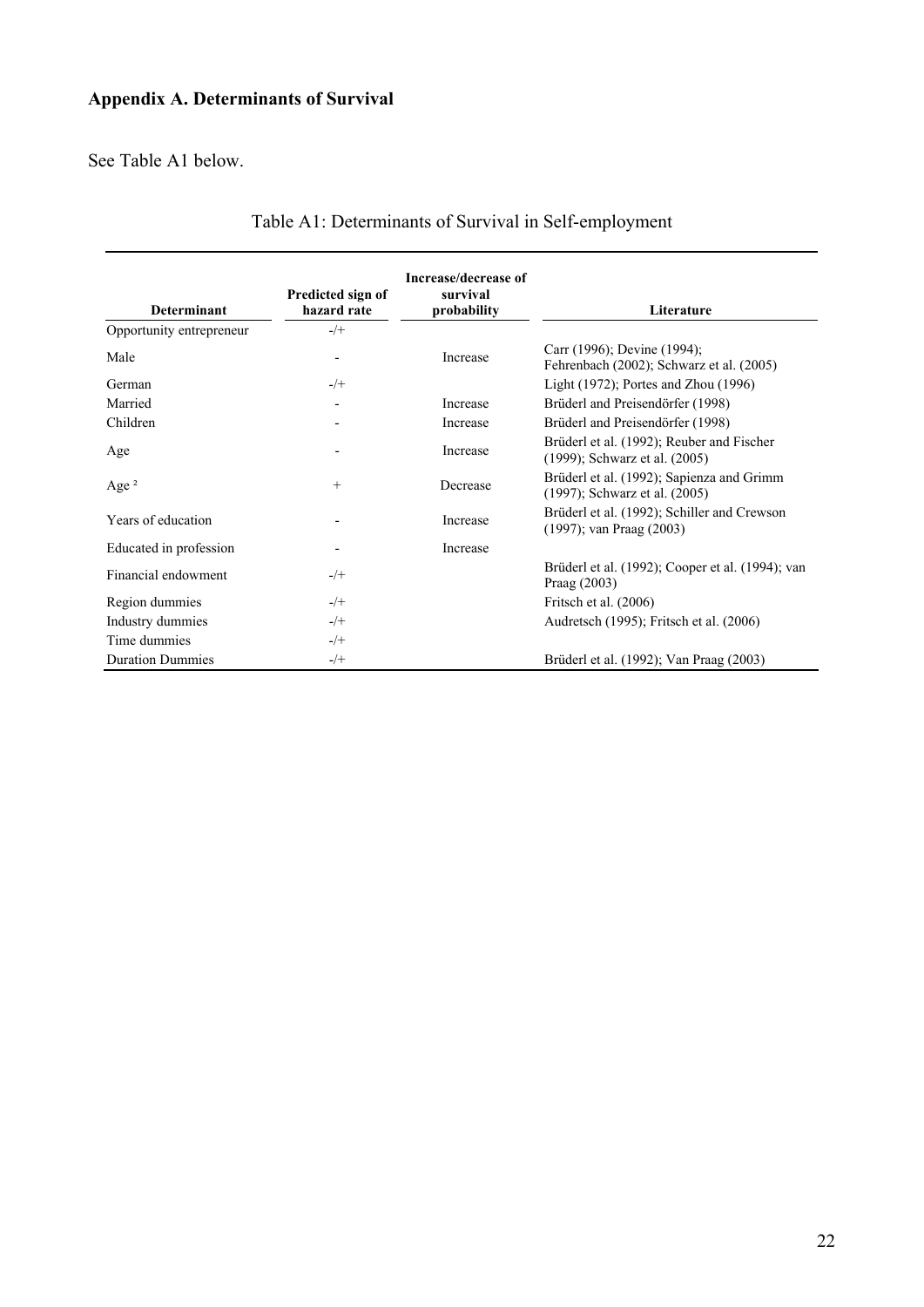# **Appendix B. Sample, Variables and Descriptive Statistics**

See Tables B1-B5 below.

|  |  |  |  |  |  | Table B1: New Entries in Self-employment per Year: Necessity vs. Opportunity Entrepreneurs |  |
|--|--|--|--|--|--|--------------------------------------------------------------------------------------------|--|
|  |  |  |  |  |  |                                                                                            |  |

| Year  | <b>Necessity</b><br><b>Entrepreneurs</b> | Opportunity<br><b>Entrepreneurs</b> | <b>Total</b> | All self-<br>employed in<br><b>GSOEP</b> | All successfully inter-<br>viewed persons in<br>GSOEP (Frick, 2005) |
|-------|------------------------------------------|-------------------------------------|--------------|------------------------------------------|---------------------------------------------------------------------|
| 1990  | 6                                        | 20                                  | 26           | 1,117                                    | 13,972                                                              |
| 1991  | 3                                        | 20                                  | 23           | 708                                      | 13,669                                                              |
| 1992  | 12                                       | 46                                  | 58           | 656                                      | 13,397                                                              |
| 1993  | 15                                       | 44                                  | 59           | 624                                      | 13,179                                                              |
| 1994  | $\overline{4}$                           | 30                                  | 34           | 664                                      | 13,417                                                              |
| 1995  | 13                                       | 26                                  | 39           | 641                                      | 13,768                                                              |
| 1996  | 11                                       | 29                                  | 40           | 623                                      | 13,511                                                              |
| 1997  | 16                                       | 27                                  | 43           | 648                                      | 13,283                                                              |
| 1998  | 8                                        | 24                                  | 32           | 685                                      | 14,670                                                              |
| 1999  | 13                                       | 21                                  | 34           | 662                                      | 14,085                                                              |
| 2000  | 21                                       | 47                                  | 68           | 1,367                                    | 24,586                                                              |
| 2001  | 12                                       | 35                                  | 47           | 1,177                                    | 22,351                                                              |
| 2002  | 14                                       | 38                                  | 52           | 1,483                                    | 23,892                                                              |
| 2003  | 26                                       | 25                                  | 51           | 1,324                                    | 22,592                                                              |
| Total | 174                                      | 432                                 | 606          | 11,259                                   | 216,400                                                             |
|       | 28.7%                                    | 71.3%                               | 100%         |                                          |                                                                     |
|       | 0000010000000                            |                                     |              |                                          |                                                                     |

Data source: GSOEP 1989-2003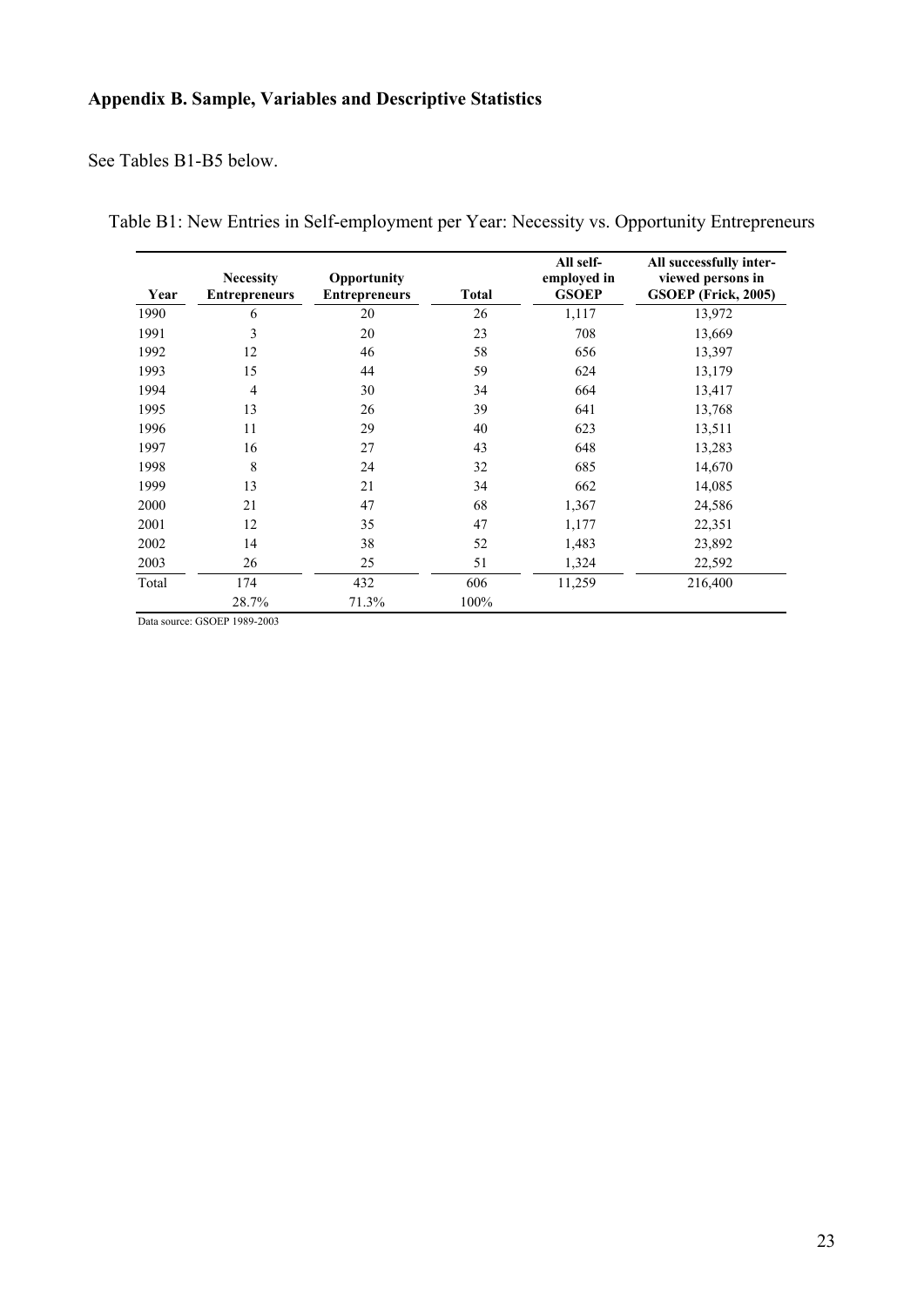|                                                  | <b>Sample Characteristics</b> |                                                                                                                 |                |
|--------------------------------------------------|-------------------------------|-----------------------------------------------------------------------------------------------------------------|----------------|
| <b>Necessity</b>                                 |                               |                                                                                                                 | Age (in years) |
| entrepreneurs<br>(in % of all)<br>entrepreneurs) | Female<br>(in %)              | Mean                                                                                                            | Median         |
|                                                  | 34.8%                         |                                                                                                                 | 35-39          |
| 29.5%                                            | 30.0%                         | 38.1                                                                                                            |                |
| 45.3%                                            | 30.0%                         | 39.3                                                                                                            |                |
| 26.0%                                            |                               |                                                                                                                 |                |
| 6.7%                                             | 20.3%                         |                                                                                                                 | 35-39          |
| 46.3%                                            | 29.3%                         |                                                                                                                 | $30 - 44$      |
|                                                  | 30.4%                         |                                                                                                                 | 35-39          |
|                                                  | 31.4%                         | 41.1                                                                                                            |                |
| 46.5%                                            |                               |                                                                                                                 |                |
| 34.2%                                            |                               |                                                                                                                 |                |
| 33.4%                                            | 45.0%                         | 40.0                                                                                                            |                |
|                                                  | 25.9%                         |                                                                                                                 | 35-39          |
|                                                  |                               | <sup>1</sup> These studies consider only unemployed founders; no comparison to other types of founders is made. |                |

# Table B2: Studies on Necessity Entrepreneurship in Germany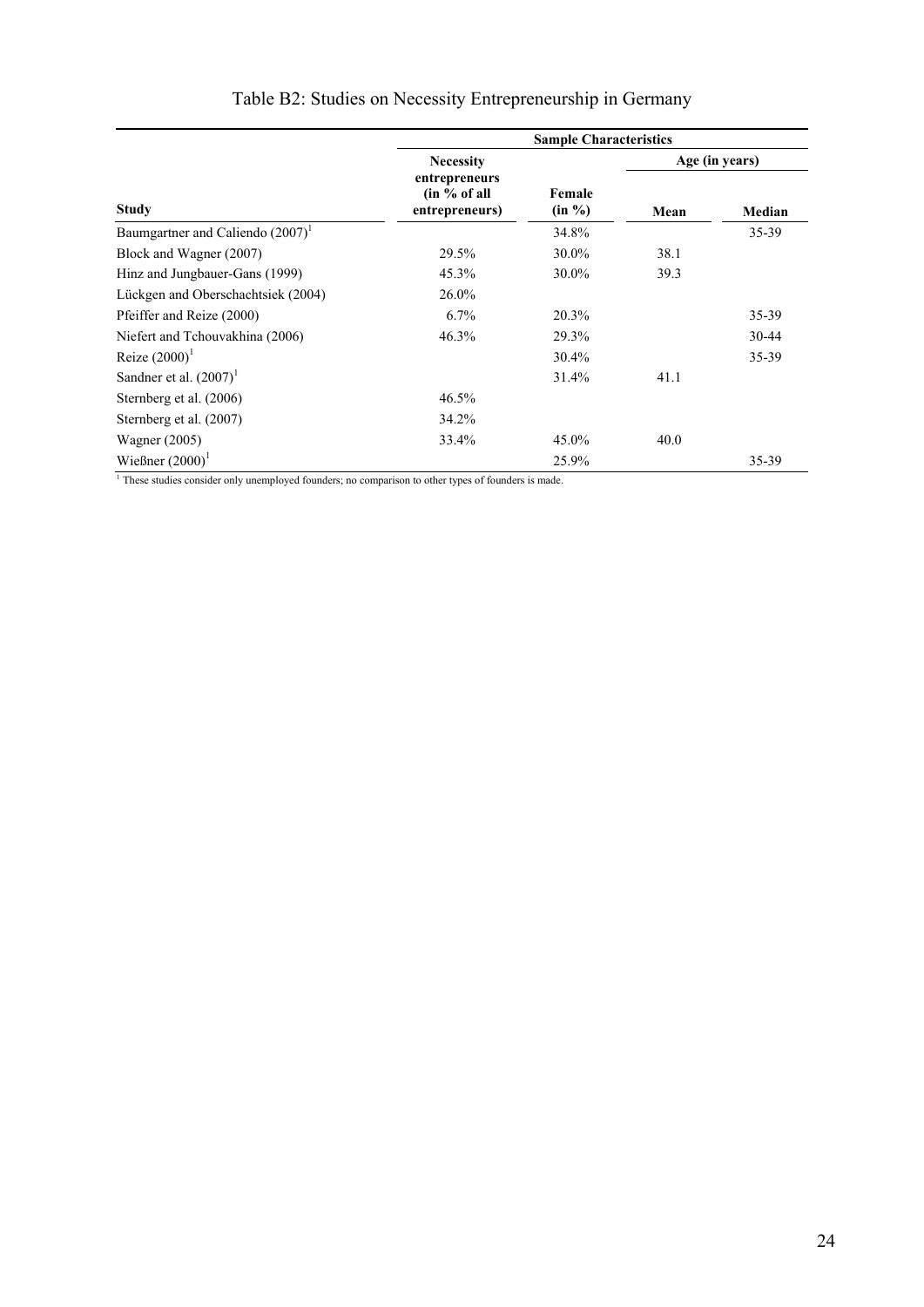| <b>Categorial variables</b> | <b>Description</b>                                                                                                                                                                                                                                                                                                                                                                                                                                                                                                                                                                                                                                                                                                                  |  |  |  |  |  |  |  |
|-----------------------------|-------------------------------------------------------------------------------------------------------------------------------------------------------------------------------------------------------------------------------------------------------------------------------------------------------------------------------------------------------------------------------------------------------------------------------------------------------------------------------------------------------------------------------------------------------------------------------------------------------------------------------------------------------------------------------------------------------------------------------------|--|--|--|--|--|--|--|
| Exit                        | Dummy for an individual who left self-employment.                                                                                                                                                                                                                                                                                                                                                                                                                                                                                                                                                                                                                                                                                   |  |  |  |  |  |  |  |
| Opportunity entrepreneur    | Dummy for an entrepreneur who quit her last job on her own. The wording of the question in the GSOEP is: "How was this job terminated?". The<br>corresponding answer categories are: "Because your place of work or office has closed" (7.7 %), "My resignation" (32.9 %), "Dismissal" (18.3 %),<br>"Mutual agreement" (10.4 %), "A temporary job or apprenticeship had been completed" (15.7 %), "Reaching retirement age/pension" (7 %), and "Sus-<br>pension" (8 %). Answer categories 1 and 3 are interpreted as necessity entrepreneurship; answer category 2 is interpreted as opportunity entrepreneur-<br>ship. The numbers in brackets refer to the percentage of answers that fell in these categories for the year 2001. |  |  |  |  |  |  |  |
| Educated in this profession | Dummy for an individual who is self-employed in the profession that she has learnt; self-reported by respondent.                                                                                                                                                                                                                                                                                                                                                                                                                                                                                                                                                                                                                    |  |  |  |  |  |  |  |
| Male                        | Dummy for an individual who is male.                                                                                                                                                                                                                                                                                                                                                                                                                                                                                                                                                                                                                                                                                                |  |  |  |  |  |  |  |
| German *                    | Dummy for an individual who is German by nationality                                                                                                                                                                                                                                                                                                                                                                                                                                                                                                                                                                                                                                                                                |  |  |  |  |  |  |  |
| Married *                   | Dummy for an individual who is married                                                                                                                                                                                                                                                                                                                                                                                                                                                                                                                                                                                                                                                                                              |  |  |  |  |  |  |  |
| Home ownership *            | Dummy for an individual who owns an apartment or house                                                                                                                                                                                                                                                                                                                                                                                                                                                                                                                                                                                                                                                                              |  |  |  |  |  |  |  |
| Children <sup>*</sup>       | Dummy for an individual who has at least one child under age 16                                                                                                                                                                                                                                                                                                                                                                                                                                                                                                                                                                                                                                                                     |  |  |  |  |  |  |  |
| East Germany *              | Dummy for an individual who lives in East Germany                                                                                                                                                                                                                                                                                                                                                                                                                                                                                                                                                                                                                                                                                   |  |  |  |  |  |  |  |
| Industry dummies            | Dummies for agriculture (NACE 1,2,5), construction (NACE 45), car sale (NACE 50), wholesale (NACE 51), retailing (NACE 52), hotel and restau-<br>rant (NACE 55), transportation (NACE 60, 61, 62, 63), banking and insurance (NACE 65, 66, 67), real estate (70), databases (NACE 72), consulting<br>(NACE 74), education sector (NACE 80), health sector (NACE 85), culture and sports (92), manufacturing (NACE 15, 16, 17, 18, 19, 20, 21, 22, 23,<br>24, 26, 27, 28, 29, 30, 31, 32, 33, 34, 35, 36, 37, 40, 41, 96, 97, 100), and other (NACE 10, 11, 12, 13, 14, 64, 71, 73, 75, 90, 91, 93, 95, 98, 99).                                                                                                                     |  |  |  |  |  |  |  |
| Region dummies *            | Dummies for Berlin West, Schleswig Holstein, Hamburg, Lower Saxony, Bremen, North Rhine-Westphalia, Hesse, Rhineland-Palatinate, Baden-<br>Wuerttemberg, Bavaria, Berlin East, Mecklenburg-Western Pomerania, Brandenburg, Saxony Anhalt, Thuringia, and Saxony.                                                                                                                                                                                                                                                                                                                                                                                                                                                                    |  |  |  |  |  |  |  |
| Year dummies                | Dummies for the years 1990-2003 in which the individual entered into self-employment.                                                                                                                                                                                                                                                                                                                                                                                                                                                                                                                                                                                                                                               |  |  |  |  |  |  |  |
| Duration dummies            | Dummies for the $1st$ , $2nd$ , $3rd$ years, etc., in self-employment.                                                                                                                                                                                                                                                                                                                                                                                                                                                                                                                                                                                                                                                              |  |  |  |  |  |  |  |
| <b>Continuous variables</b> | <b>Description</b>                                                                                                                                                                                                                                                                                                                                                                                                                                                                                                                                                                                                                                                                                                                  |  |  |  |  |  |  |  |
| Duration                    | No. of years a person has been in self-employment.                                                                                                                                                                                                                                                                                                                                                                                                                                                                                                                                                                                                                                                                                  |  |  |  |  |  |  |  |
| Household income *          | Net household income (in $1000 \in \text{year}$ ); generated by GSOEP.                                                                                                                                                                                                                                                                                                                                                                                                                                                                                                                                                                                                                                                              |  |  |  |  |  |  |  |
| Gross earnings              | Monthly gross earnings from self-employment (in $\epsilon$ ); generated by GSOEP.                                                                                                                                                                                                                                                                                                                                                                                                                                                                                                                                                                                                                                                   |  |  |  |  |  |  |  |
| Working time                | Actual working time per week (in hours); generated by GSOEP.                                                                                                                                                                                                                                                                                                                                                                                                                                                                                                                                                                                                                                                                        |  |  |  |  |  |  |  |
| Job satisfaction            | Job satisfaction on a scale from 1 (totally unhappy) to 10 (totally happy).                                                                                                                                                                                                                                                                                                                                                                                                                                                                                                                                                                                                                                                         |  |  |  |  |  |  |  |
| Age                         | Current age of an individual in years.                                                                                                                                                                                                                                                                                                                                                                                                                                                                                                                                                                                                                                                                                              |  |  |  |  |  |  |  |
| Education duration          | Years of education; generated by GSOEP. The variable is calculated as years of schooling plus years of occupational training. Years of schooling is<br>calculated as follows: no degree=7 years, lower school degree=9 years, intermediary school=10 years, degree for a professional college=12 years, high<br>school degree=13 years. Years of occupational training is calculated as follows: apprenticeship=1.5 years, technical schools (incl. health)=2 years, civil<br>servants apprenticeship=1.5 years, higher technical college=3 years, university degree=5 years.                                                                                                                                                       |  |  |  |  |  |  |  |
| Unemployment duration       | Months that an individual has been unemployed in her entire working life before entering self-employment.                                                                                                                                                                                                                                                                                                                                                                                                                                                                                                                                                                                                                           |  |  |  |  |  |  |  |

# Table B3: Description of Variables

\* measured in the year before the individual entered into self-employment

For more information on the exact wording of the questions, please refer to<http://www.diw.de/english/sop/service/fragen/index.html> (Sep.,17, 2007).

For more information on data quality, please refer to <http://www.diw.de/english/sop/service/dataquality/index.html>(Sep., 17, 2007).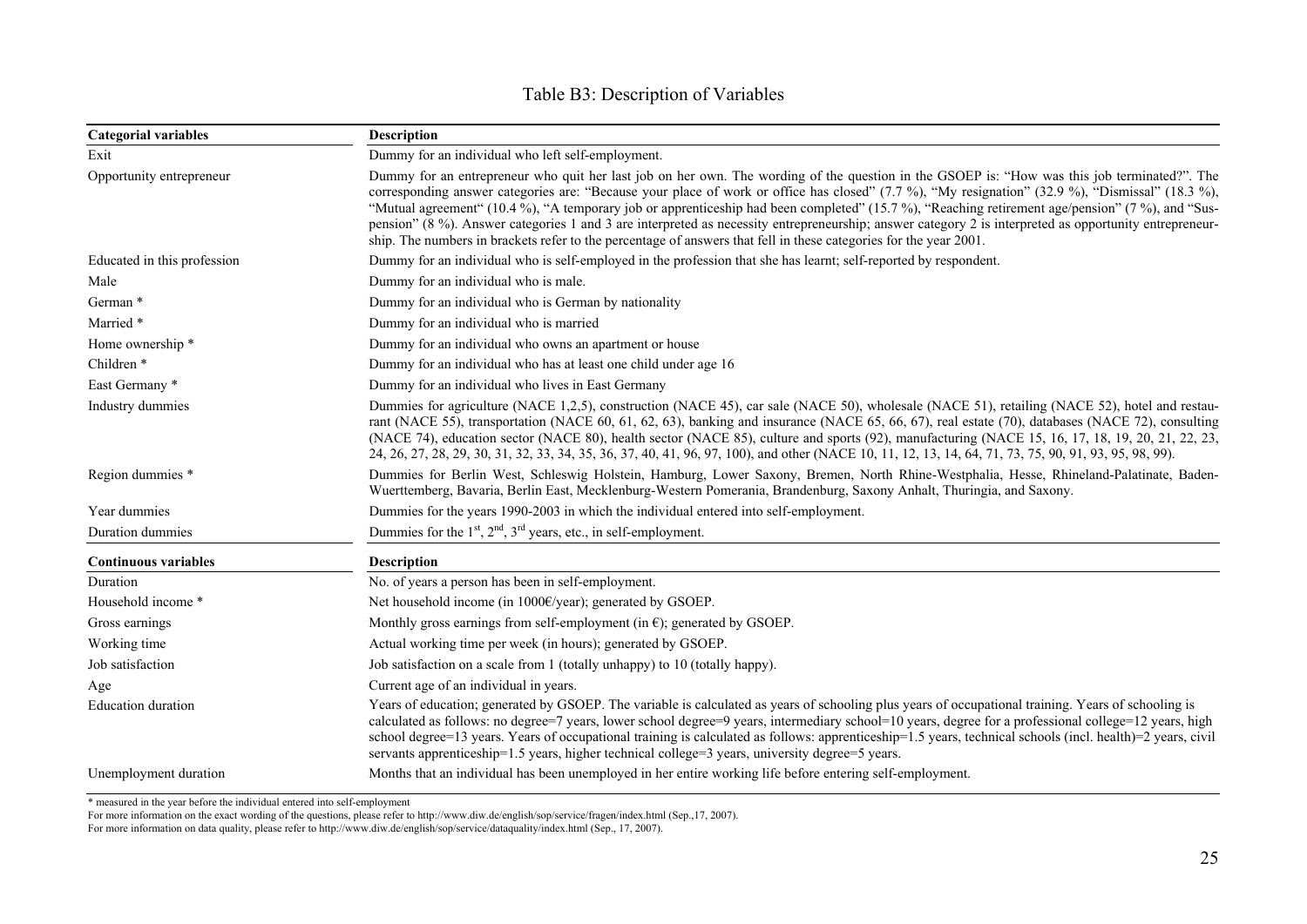| Variable                      | Mean   | Std. dev. <sup>1</sup> | Min    | Max     |
|-------------------------------|--------|------------------------|--------|---------|
| Opportunity entrepreneur      | 0.713  |                        | 0.000  | 1.000   |
| Male                          | 0.663  |                        | 0.000  | 1.000   |
| German                        | 0.863  |                        | 0.000  | 1.000   |
| Age                           | 36.162 | 9.258                  | 18.000 | 75.000  |
| Married                       | 0.584  |                        | 0.000  | 1.000   |
| Children                      | 0.485  |                        | 0.000  | 1.000   |
| <b>Education</b> duration     | 12.696 | 2.866                  | 7.000  | 18.000  |
| Educated in this profession   | 0.414  |                        | 0.000  | 1.000   |
| Household income              | 34.255 | 23.398                 | 2.871  | 234.613 |
| <b>Berlin West</b>            | 0.030  |                        | 0.000  | 1.000   |
| Schleswig Holstein            | 0.026  |                        | 0.000  | 1.000   |
| Hamburg                       | 0.023  |                        | 0.000  | 1.000   |
| Lower Saxony                  | 0.071  |                        | 0.000  | 1.000   |
| <b>Bremen</b>                 | 0.013  |                        | 0.000  | 1.000   |
| North Rhine Westphalia        | 0.188  |                        | 0.000  | 1.000   |
| Hesse                         | 0.078  |                        | 0.000  | 1.000   |
| Rhineland and Saarland        | 0.059  |                        | 0.000  | 1.000   |
| <b>Baden Wurttemberg</b>      | 0.130  |                        | 0.000  | 1.000   |
| Bavaria                       | 0.111  |                        | 0.000  | 1.000   |
| <b>Berlin East</b>            | 0.033  |                        | 0.000  | 1.000   |
| Mecklenburg-Western Pomerania | 0.031  |                        | 0.000  | 1.000   |
| Brandenburg                   | 0.040  |                        | 0.000  | 1.000   |
| Saxony Anhalt                 | 0.041  |                        | 0.000  | 1.000   |
| Thuringia                     | 0.053  |                        | 0.000  | 1.000   |
| Saxony                        | 0.073  |                        | 0.000  | 1.000   |
| Agriculture                   | 0.023  |                        | 0.000  | 1.000   |
| Construction                  | 0.119  |                        | 0.000  | 1.000   |
| Car sale                      | 0.015  |                        | 0.000  | 1.000   |
| Wholesale                     | 0.015  |                        | 0.000  | 1.000   |
| Retail                        | 0.122  |                        | 0.000  | 1.000   |
| Transportation                | 0.056  |                        | 0.000  | 1.000   |
| Hotel and restaurant          | 0.058  |                        | 0.000  | 1.000   |
| Banking and insurance         | 0.051  |                        | 0.000  | 1.000   |
| Real estate                   | 0.012  |                        | 0.000  | 1.000   |
| Consulting                    | 0.091  |                        | 0.000  | 1.000   |
| Databases                     | 0.031  |                        | 0.000  | 1.000   |
| Education                     | 0.025  |                        | 0.000  | 1.000   |
| Health                        | 0.069  |                        | 0.000  | 1.000   |
| Culture and sports            | 0.015  |                        | 0.000  | 1.000   |
| Manufacturing                 | 0.112  |                        | 0.000  | 1.000   |
| Other sectors                 | 0.063  |                        | 0.000  | 1.000   |

# Table B4: Descriptive Statistics

<sup>1</sup> The standard deviation of a dummy variable can be calculated from  $\sqrt{p(1-p)}$ , where p is the probability of 1.

N: 606

Data source: GSOEP 1989-2003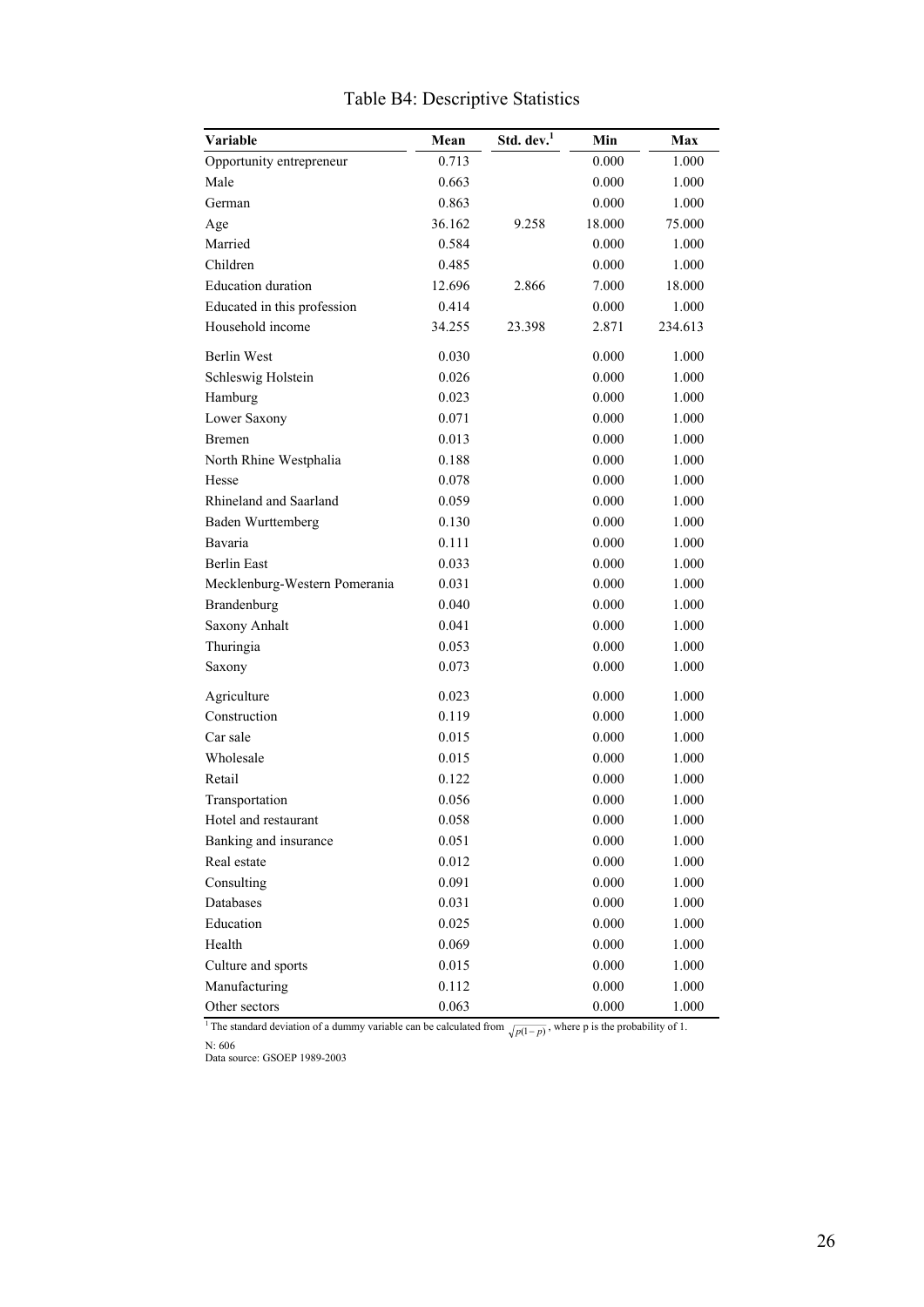|                                | ı.                    | 2.         | 3.                     | 4.           | 5.           | 6.                     | .,           | 8.     |
|--------------------------------|-----------------------|------------|------------------------|--------------|--------------|------------------------|--------------|--------|
| 1. Opportunity entrepreneur    |                       |            |                        |              |              |                        |              |        |
| 2. Male                        | $-0.0122$             |            |                        |              |              |                        |              |        |
| 3. German                      | $-0.0194$             | $-0.0603$  |                        |              |              |                        |              |        |
| $4. \text{Age}$                | $-0.1277***$          | $-0.0498$  | $0.0775+$              |              |              |                        |              |        |
| 5. Married                     | $-0.0322$             | $-0.0271$  | $-0.0634$              | $0.3438***$  |              |                        |              |        |
| 6. Children                    | 0.0322                | 0.0138     | $-0.0935$ <sup>*</sup> | $-0.0552$    | $0.3903***$  |                        |              |        |
| 7. Education duration          | 0.0212                | $-0.1017$  | $0.2410***$            | $0.2258$ *** | 0.0134       | $-0.0746$ <sup>+</sup> |              |        |
| 8. Educated in this profession | $0.0894$ <sup>*</sup> | $0.0673 +$ | $0.0914*$              | $0.1414***$  | $0.0705^+$   | $-0.0454$              | $0.2483$ *** |        |
| 9. Household income            | 0.0620                | 0.0448     | 0.0437                 | $0.1776$ *** | $0.1541$ *** | 0.0315                 | $0.1719***$  | 0.0917 |

Table B5: Correlations

N: 606

Data source: GSOEP 1989-2003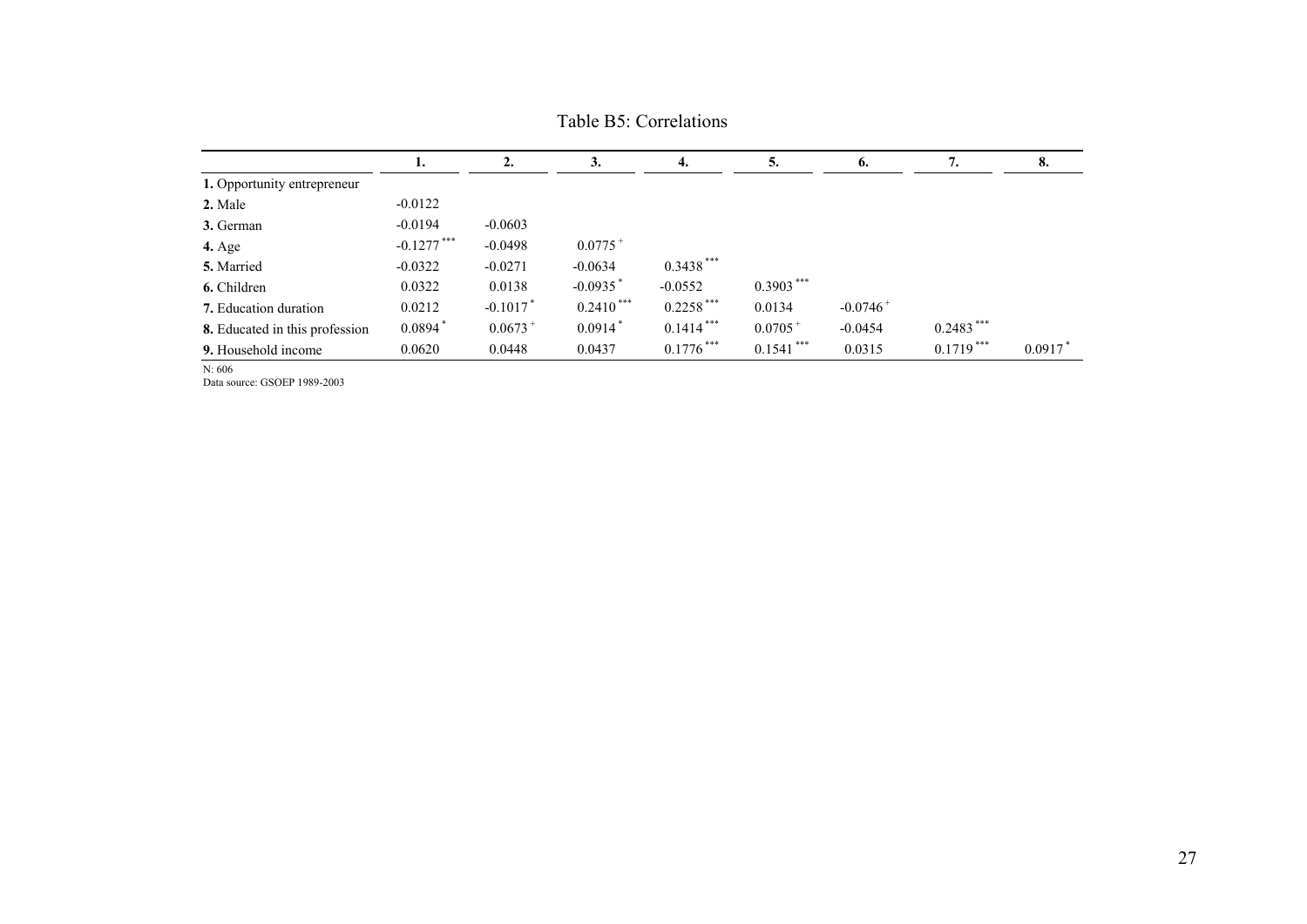## **References**

Acs, Z. J., Arenius, P., Hay, M. and M. Minniti. (2005). "Global Entrepreneurship Monitor 2004 Executive Report." Babson College, London Business School.

Acs, Z. J. and A. Varga. (2005). "Entrepreneurship, Agglomeration and Technological Change." Small Business Economics 24, 323-334.

Alsos, G. A. and L. Kolvereid. (1998). "The Business Gestation Process of Novice, Serial, and Parallel Business Founders." Entrepreneurship Theory and Practice 22, 101-114.

Audretsch, D. B. (1995). "Innovation and Industry Evolution." Cambridge (MA): MIT Press.

Baumgartner, H. J. and M. Caliendo (2007). "Turning Unemployment into Self-Employment: Effectiveness and Efficiency of Two Start-Up Programmes." IZA Discussion Paper No. 2660.

Becker, G. (1962). "Investment in Human Capital: A Theoretical Analysis." The Journal of Political Economy 70, 9-49.

Becker, G. (1964). "Human Capital." Chicago: University of Chicago Press.

Benz, M. (2005). "Entrepreneurship as a Non-profit-seeking Activity." Institute for Empirical Research in Economics Working Paper No. 243, University of Zurich.

Benz, M. and B. S. Frey. (2004). "Being Independent Raises Happyness at Work." Swedish Economic Policy Review 11, 95-134.

Bergmann, H. and R. Sternberg. (2007). "The Changing Face of Entrepreneurship in Germany." Small Business Economics 28, 205-221.

Blanchflower, D. (2000). "Self-employment in OECD Countries." Labour Economics 7, 471-505.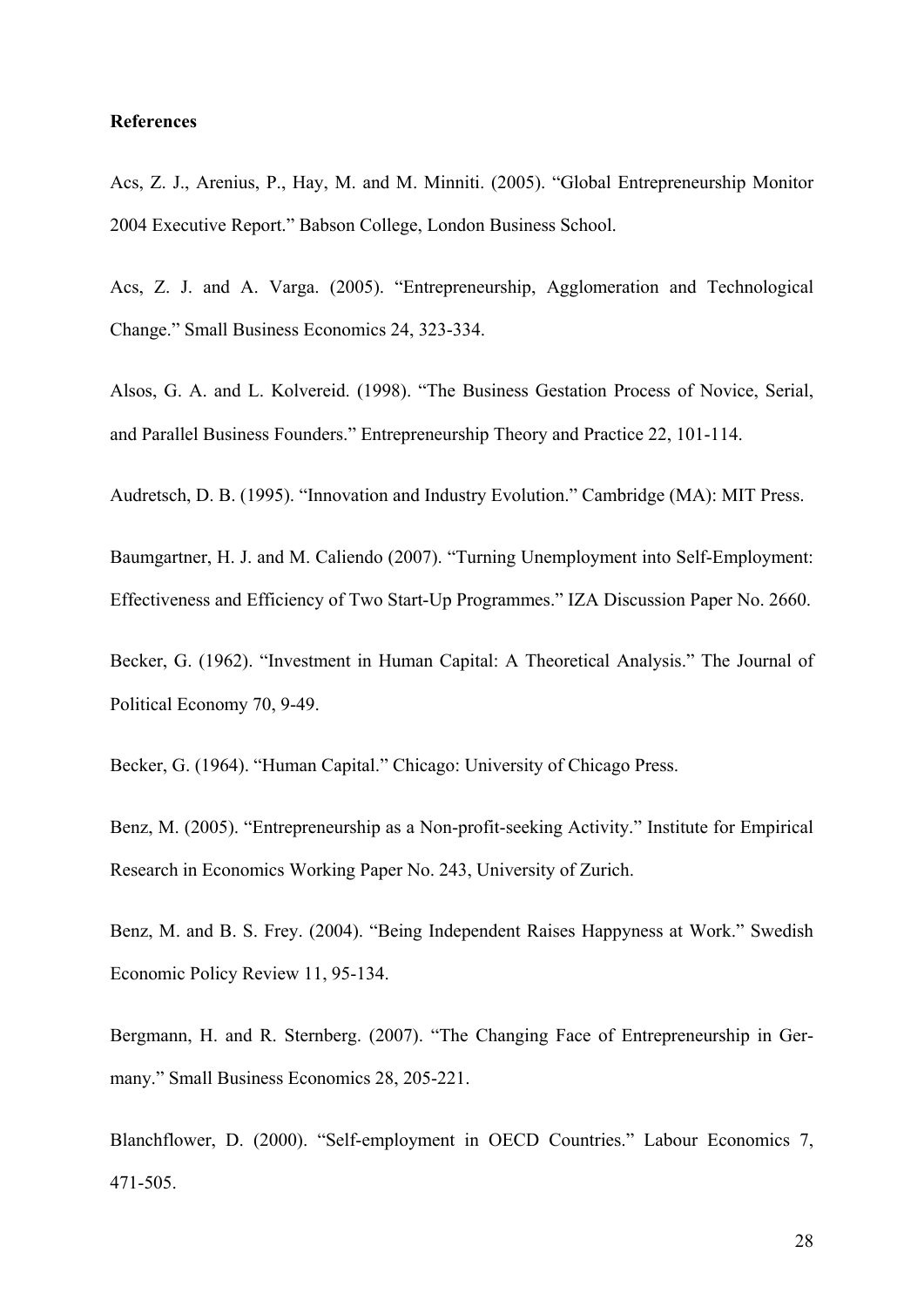Block, J. and M. Wagner (2007). "Opportunity Recognition and Exploitation by Necessity and Opportunity Entrepreneurs: Empirical Evidence from Earnings Equations." In George T. Solomon (ed.), Proceedings of the Sixty-Sixth Annual Meeting of the Academy of Management (CD), ISSN 1543-8643.

Brüderl, J., Preisendörfer, P. and R. Ziegler. (1992). "Survival Chances of Newly Founded Founded Business Organizations." American Sociological Review 57, 227-242.

Brüderl, J. and P. Preisendörfer. (1998). "Network Support and the Success of Newly Founded Businesses." Small Business Economics 10, 213-225.

Bundesministerium für Wirtschaft und Technologie. (2006). "Jahreswirtschaftsbericht 2006." Berlin.

Carr, D. (1996). "Two Paths to Self-Employment? Women's and Men's Self-Employment in the United States,1980." Work and Occupations 23, 26-53.

Cohen, W. M. and D. A. Levinthal (1990). "Absorptive Capacity: A New Perspective on Learning and Innovation." Administrative Science Quarterly 35, 128-152.

Cooper, A. C., Gimeno-Gascon, F. J. and C. Y. Woo. (1994). "Initial Human and Financial Capital as Predictors of New Venture Performance." Journal of Business Venturing 9, 371-395.

Davidson, P. and Honig, B. (2003). "The Role of Social and Human Capital among Nascent Entrepreneurs." Journal of Business Venturing 18, 301-331.

Devine, T. J. (1994). "Characteristics of Self-employed Women in the United States." Monthly Labor Review 117, 20-34.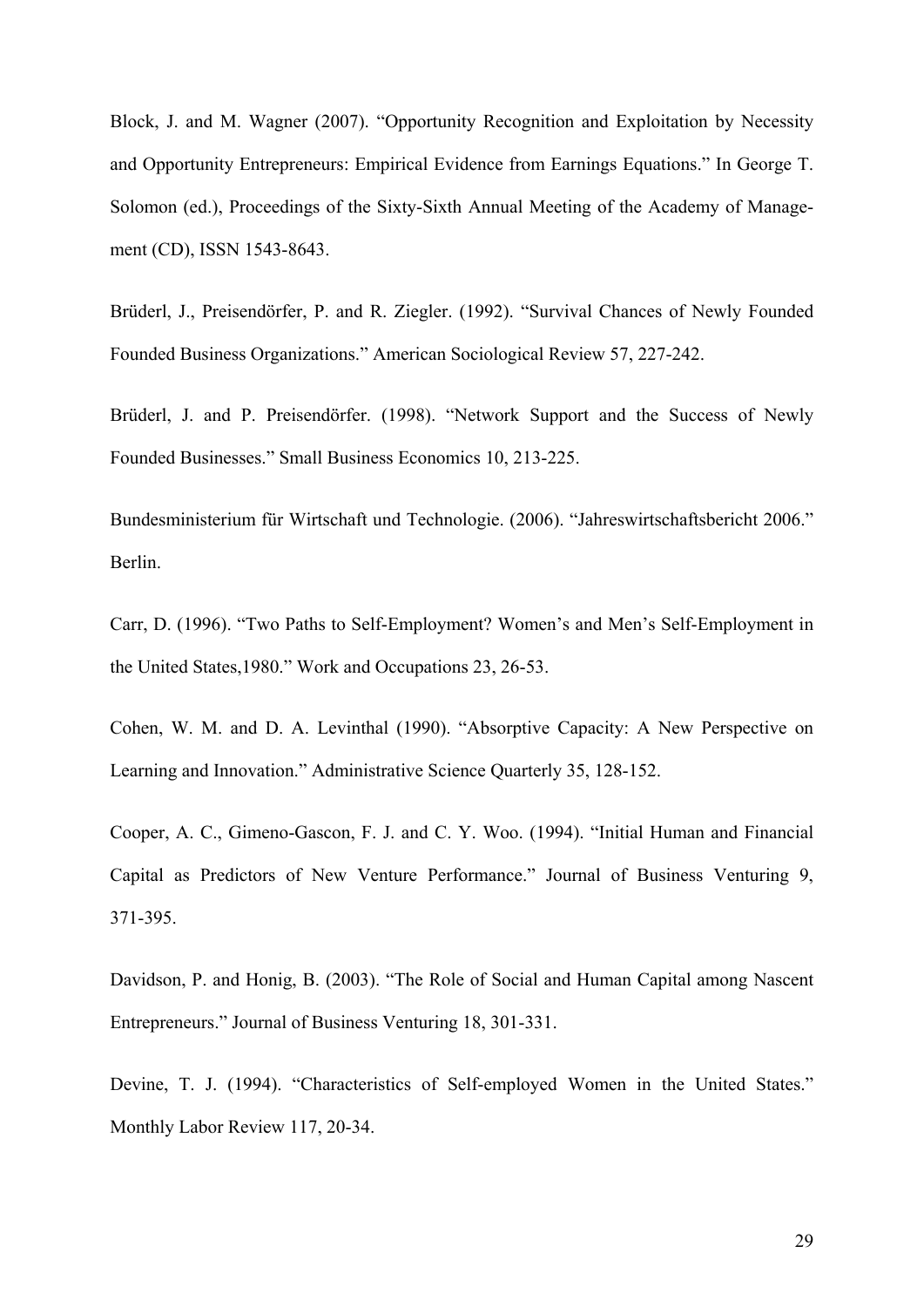Fairlie, R. W. and B. D. Meyer. (1996). "Ethnic and Racial Self Employment: Differences and Possible Explanations." Journal of Human Resources 31, 757-793.

Fehrenbach, S. (2002)."Strukturmerkmale der von Frauen geführten Betriebe in Deutschland." Institut für Mittelstandsforschung, Universität Mannheim.

Frey, B. S. and M. Benz. (2003). "Being Independent is a Great Thing: Subjective Evaluations of Self-employment and Hierarchy." CESifo Working Paper No. 959, Munich.

Frick, J. R. (2005). "A General Introduction to the German Socio Economic Panel Study (SOEP) - Design, Contents and Data Structure [waves A-U, 1984-2004]." DIW Berlin.

Fritsch, M., Brixy, U. and O. Falck. (2006). "The Effect of Industry, Region, and Time on New Business Survival – A Multi-Dimensional Analysis." Review of Industrial Organization 28, 285-306.

Gimeno, J., Folta, T., Cooper, A. and C. Woo. (1997). "Survival of the fittest? Entrepreneurial Human Capital and the Persistence of Underperforming Firms." Administrative Science Quarterly 42, 750-783.

Haisken-DeNew, J. P. and J. R. Frick. (2003). "Desktop Companion to the German Socio-Economic Panel." Manual, DIW Berlin.

Hamilton, B. H. (2000). "Does Entrepreneurship Pay? An Empirical Analysis of the Returns to Self-employment." Journal of Political Economy 108, 604-631.

Hinz, T. and M. Jungbauer-Gans. (1999). "Starting a Business after Unemployment: Characteristics and Chances of Success (Empirical Evidence from a Regional German Labour Market)." Entrepreneurship and Regional Development 11, 317-333.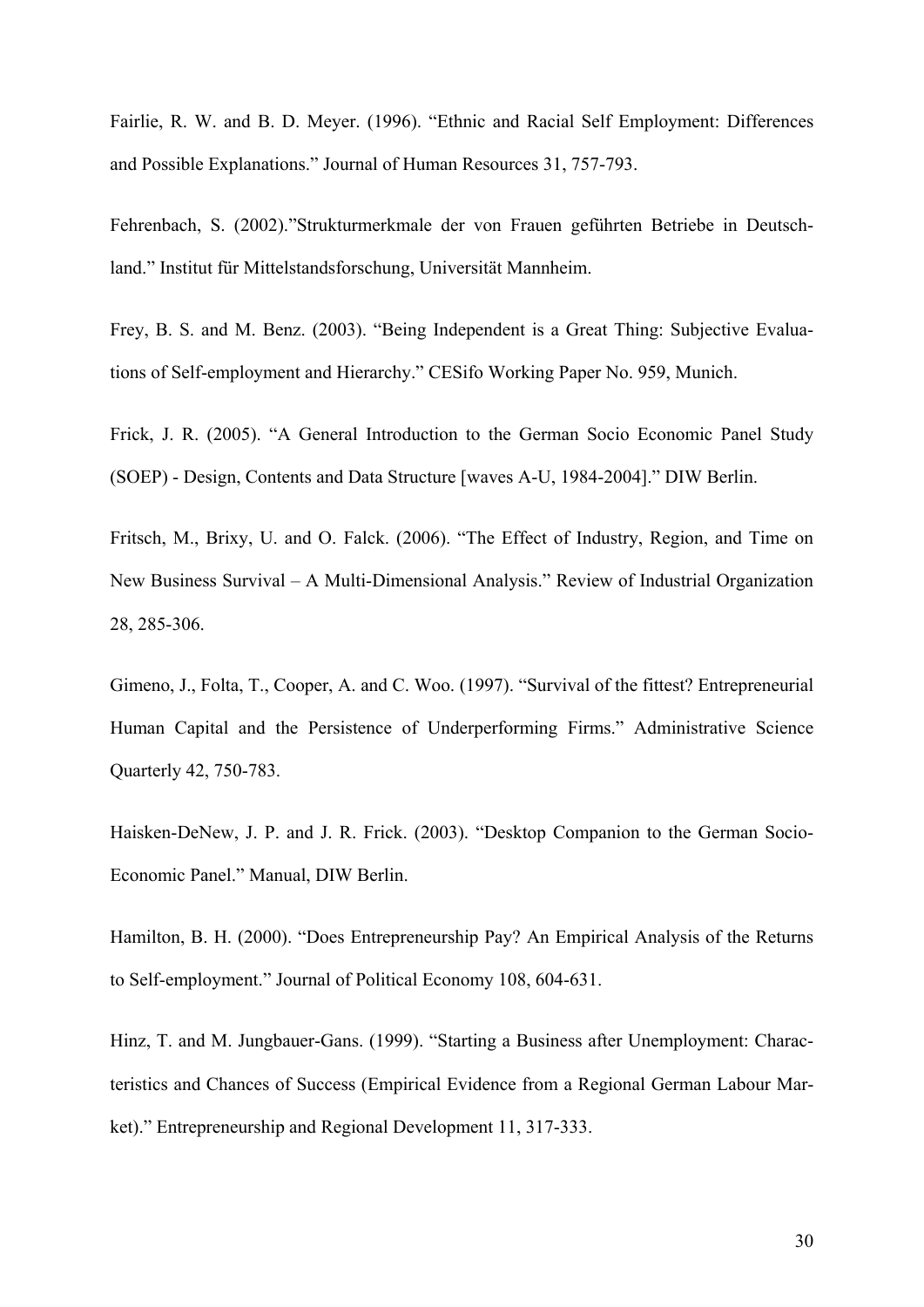Hundley, G. (2001). "Why and When are the Self-employed More Satisfied With Their Work?" Industrial Relations 40, 293-317.

Jenkins, S. P. (1995). "Easy Estimation Methods for Discrete-Time Duration Models." Oxford Bulletin of Economics and Statistics 57, 129-38.

Kanbur, S. M. R. (1982). "Entrepreneurial Risk Taking, Inequality, and Public Policy: An Application of Inequality Decomposition Analysis to the General Equilibrium Effects of Progressive Taxation." Journal of Political Economy 90: 1-21.

Lazear, E. P. (2004). "Balanced Skills and Entrepreneurship." American Economic Review 94, 208-211.

Light, I. (1972). "Ethnic Enterprises in America: Business Welfare among Chinese, Japanese and Blacks." Berkeley (CA): University of California Press.

Lückgen, I. and D. Oberschachtsiek. (2004). "Regionaler Entrepreneurship Monitor. Zur Dynamik von Gründungsaktivitäten in Deutschland: Ausmaß und Ursachen." Universität zu Köln, Universität Lüneburg.

Meager, N. (1996). "From Unemployment to Self-Employment. Labour Market Policies for Business Start-up." In G. Schmidt, J. O'Reilly and K. Schömann (eds.), International Handbook of Labour Market Policy and Evaluation. Cheltenham: Edward Elgar, 489-519.

Niefert, M. and M. Tchouvakhina. (2006). "Gründungen aus der Arbeitslosigkeit – Besondere Merkmale und Unterschiede zu anderen Gründungen." Mittelstands- und Strukturpolitik 35, 109-123.

Parker, S. C. (2004). "The Economics of Self-employment and Entrepreneurship." New York: Cambridge University Press.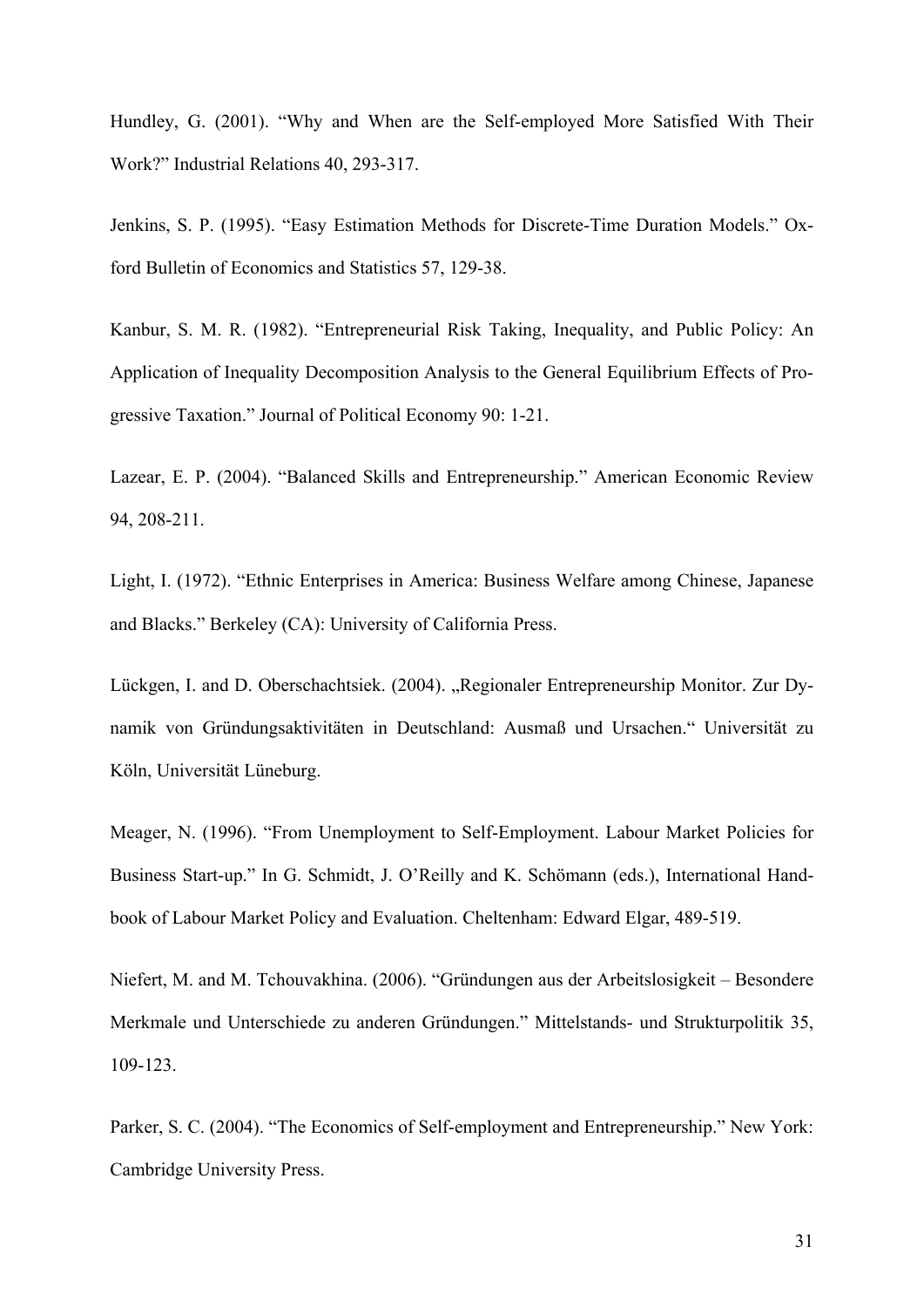Pfeiffer, F. and F. Reize. (2000). "Business Start-ups by the Unemployed – an Econometric Analysis based on Firm Data." Labour Economics 7, 629-663.

Portes, A. and M. Zhou (1996). "Self-employment and the Earnings of Immigrants." American Sociological Review 61, 219-230.

Reize, F. (2000). "Leaving Unemployment for Self-employment. A Discrete Duration Analysis of Determinants and Stability of Self-employment among Former Unemployed." ZEW Discussion Paper No. 00-26.

Reuber, A. R. and E. Fischer. (1999). "Understanding the Consequences of Founders' Experience." Journal of Small Business Management, Vol. 37, 30-45.

Reynolds, P. D., Bosma, N., Autio, E., Hunt, S, Bono, N. de, Servais, I., Lopez-Garcia, P. and N. Chin. (2005). "Global Entrepreneurship Monitor: Data Collection Design and Implementation 1998-2003." Small Business Economics 24, 205-231.

Reynolds, P. D.,Camp, S. M., Bygrave, W. D., Autio, E. and M. Hay. (2002). "Global Entrepreneurship Monitor 2001 Executive Report." Babson College, London Business School.

Riley, J. (1979) "Testing the Educational Screening Hypothesis." Journal of Political Economy 87, S227-S252.

Robinson, P. and E. Sexton. (1994). "The Effect of Education and Experience on Self-Employment Success." Journal of Business Venturing 9, 141-156.

Sandner, P., Block, J. H. and A. Lutz. (2007). "Determinanten des Erfolgs staatlich geförderter Existenzgründungen – eine empirische Untersuchung." SSRN Working Paper.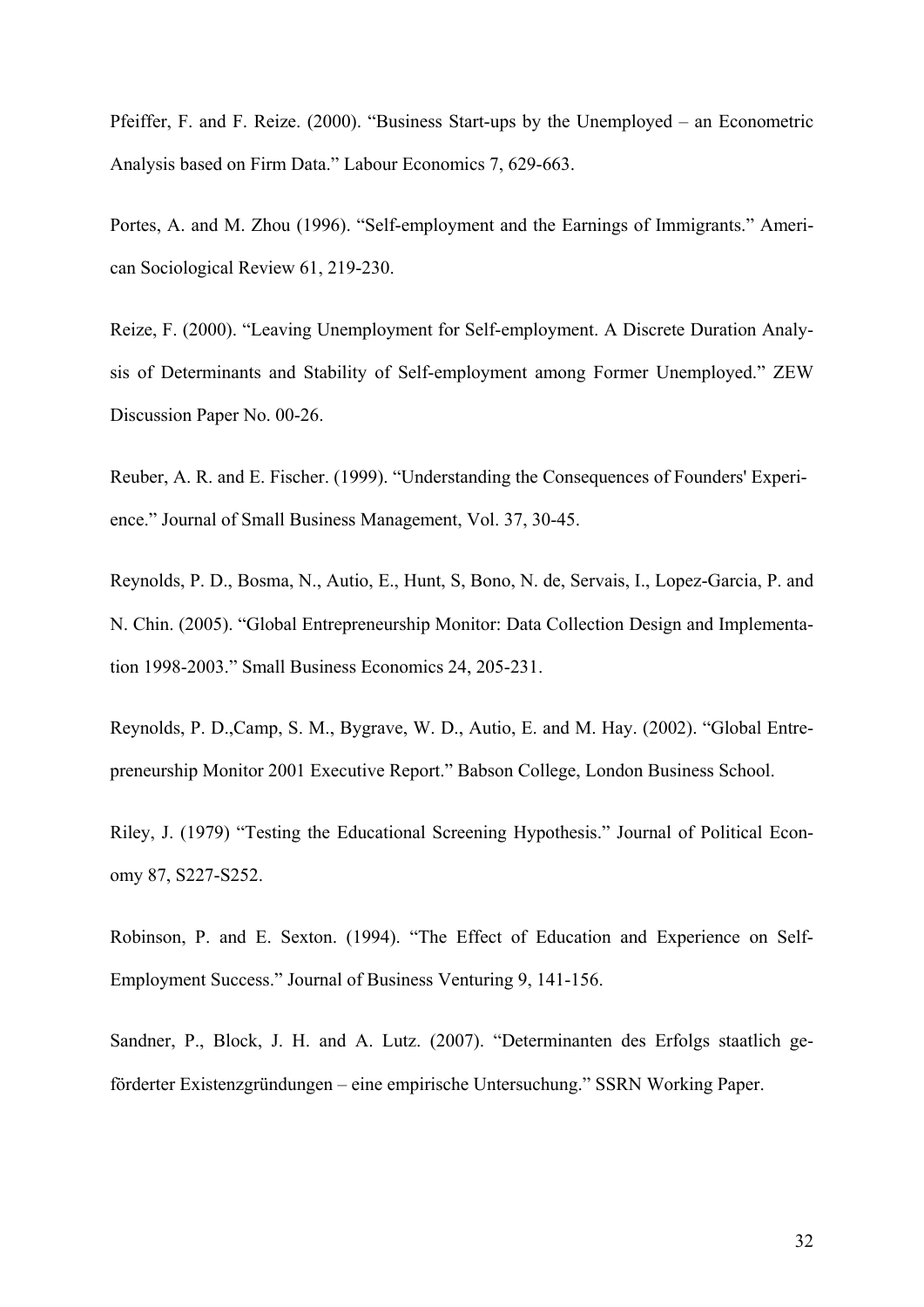Sapienza, H. and C. Grimm. (1997). "Founder Characteristics, Start-up Process, and Strategy/structure Variables as Predictors of Shortline Railroad Performance." Entrepreneurship Theory and Practice 21, 5-24.

Schiller, B. R. and P. E. Crewson. (1997). "Entrepreneurial Origins: A Longitudinal Inquiry." Economic Inquiry 35, 523-532.

Schultz, T. W. (1961). "Investment in Human Capital." American Economic Review 51, 1-17.

Schwarz, E. J., Ehrmann, T. and R. J. Breitenecker. (2005). "Erfolgsdeterminanten junger Unternehmen in Österreich: eine empirische Untersuchung zum Beschäftigungswachstum." Zeitschrift für Betriebswirtschaft 75, 1077-1098.

Shane, S. (2000). "Prior Knowledge and the Discovery of Entrepreneurial Opportunities." Organization Science 11, 448-469.

Siow, A. (1984). "Occupational Choice under Uncertainty." Econometrica 52, 631-645.

Sternberg, R., Brixy, U. and J. F. Schlapfner. (2006)."Global Entrepreneurship Monitor. Länderbericht Deutschland 2005." Universität Hannover and IAB.

Sternberg, R., Brixy, U. and C. Hundt. (2007). "Global Entrepreneurship Monitor. Länderbericht Deutschland 2006." Universität Hannover and IAB.

Van Praag, C. M. (2003). "Business Survival and Success of Young Small Business Owners." Small Business Economics 21, 1-17.

Von Hagen, J., Strauch, R. R. and G. B. Wolff. (2002). "East Germany: Transition with Unification: Experiments and Experiences." University of Bonn, Centre for European Integration